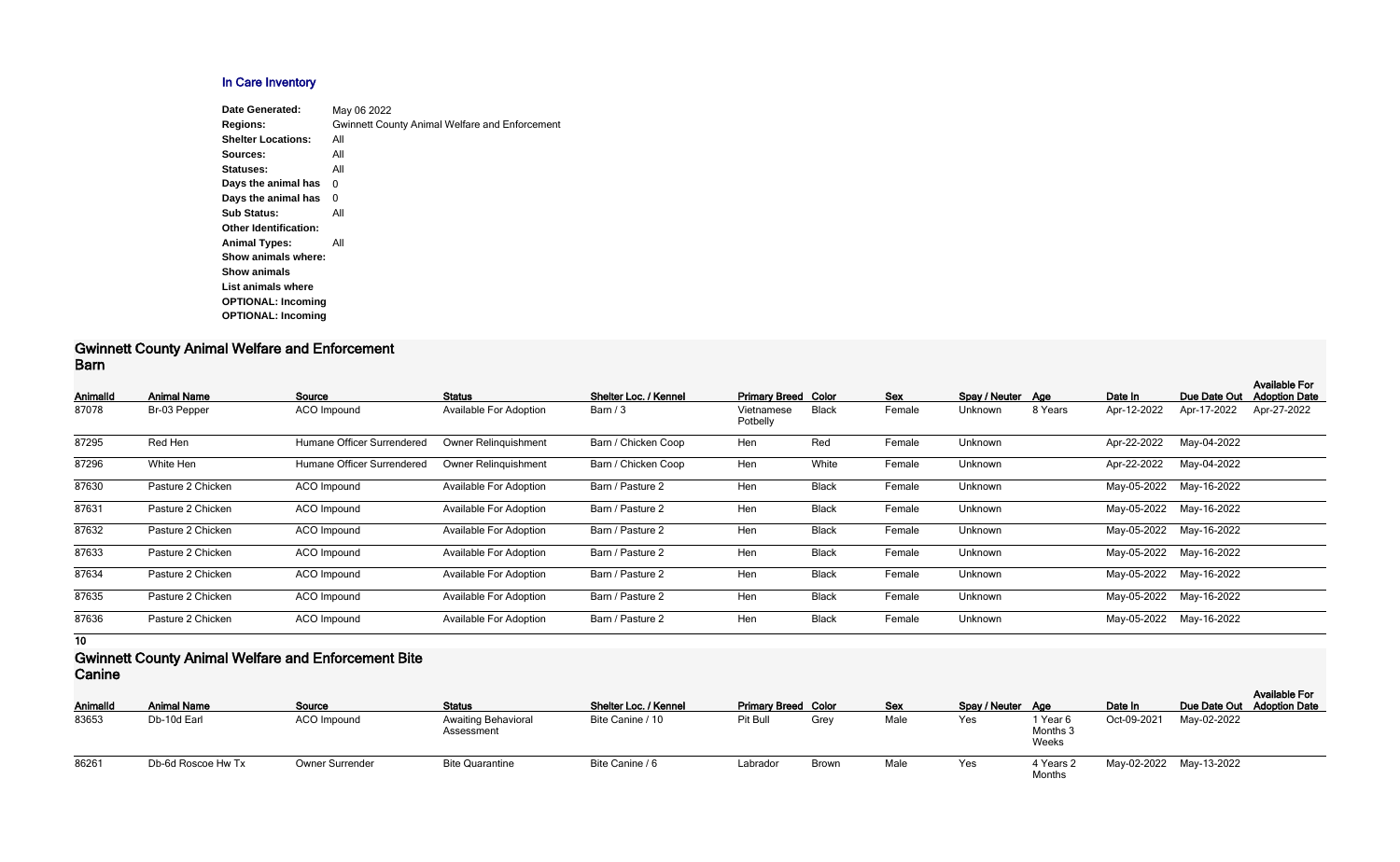| 86959 | Db-9d Rubbel | ACO Impound                | Protective Custody/Hold | Bite Canine / 9 | Pit Bull             | Grey              | Male   | Unknown | 3 Years 4<br>Weeks  | Apr-07-2022 | Apr-18-2022 |             |
|-------|--------------|----------------------------|-------------------------|-----------------|----------------------|-------------------|--------|---------|---------------------|-------------|-------------|-------------|
| 87031 | Db-07d Flame | <b>Owner Surrender</b>     | <b>Bite Quarantine</b>  | Bite Canine / 7 | Siberian Husky Brown |                   | Female | Yes     | 2 Years 3<br>Weeks  | May-05-2022 | May-15-2022 | Apr-15-2022 |
| 87343 | Db-04 Odin   | ACO Impound                | Protective Custody/Hold | Bite Canine / 4 | Pit Bull             | <b>Black</b>      | Male   | Yes     | 2 Years 1<br>Week   | Apr-27-2022 | Apr-27-2022 |             |
| 87510 | Db-2d Luca   | ACO Impound                | <b>Bite Quarantine</b>  | Bite Canine / 2 | <b>Great Dane</b>    | <b>Blue Merle</b> | Male   | Yes     | I Year 6<br>Months  | May-01-2022 | May-01-2022 |             |
| 87516 | Db-5d Dream  | ACO Impound                | <b>Bite Quarantine</b>  | Bite Canine / 5 | Rottweiler           | <b>Black</b>      | Female | No      | 2 Years             | May-02-2022 | May-07-2022 |             |
| 87570 | Db-1c King   | ACO Impound                | Protective Custody/Hold | Bite Canine / 1 | Pit Bull             | Tan               | Male   | Unknown | 4 Years<br>(approx) | May-03-2022 | May-03-2022 |             |
| 87638 | Db 8c        | Humane Officer Surrendered | <b>Awaiting Triage</b>  | Bite Canine / 8 | Siberian Husky Black |                   | Male   | No      | 3 Years<br>(approx) | May-05-2022 | May-15-2022 |             |

## **Gwinnett County Animal Welfare and Enforcement Canine Pod 1 - Large Canine**

| Animalld | <b>Animal Name</b>   | Source                 | <b>Status</b>                            | Shelter Loc. / Kennel                         | <b>Primary Breed Color</b>         |                      | <b>Sex</b> | Spay / Neuter Age |                                            | Date In     | Due Date Out | <b>Available For</b><br><b>Adoption Date</b> |
|----------|----------------------|------------------------|------------------------------------------|-----------------------------------------------|------------------------------------|----------------------|------------|-------------------|--------------------------------------------|-------------|--------------|----------------------------------------------|
| 66526    | Pen 127c Bandit      | Owner Surrender        | <b>Available For Adoption</b>            | Canine Pod 1 - Large Canine /<br>127          | Catahoula                          | <b>Brindle</b>       | Male       | Yes               | 5 Years 2<br>Months                        | Feb-24-2022 | Feb-24-2022  | Feb-24-2022                                  |
| 75758    | Pen 117 Diesel       | <b>ACO</b> Impound     | <b>Available For Adoption</b>            | Canine Pod 1 - Large Canine / Pit Bull<br>117 |                                    | <b>Tiger Brindle</b> | Male       | Yes               | 6 Years 8<br><b>Months</b><br>(approx)     | Mar-28-2022 | Apr-07-2022  | Apr-08-2022                                  |
| 80395    | Pen 124c Jethro      | <b>Owner Surrender</b> | <b>Available For Adoption</b>            | Canine Pod 1 - Large Canine / Pit Bull<br>124 |                                    | Grey                 | Male       | Yes               | 2 Years 11<br><b>Months</b>                | Apr-06-2022 | Apr-06-2022  | Apr-06-2022                                  |
| 83389    | Pen 125 Jellal       | <b>ACO</b> Impound     | <b>Available For Adoption</b>            | Canine Pod 1 - Large Canine /<br>125          | American Pit<br>Bull               | <b>Black</b>         | Male       | Yes               | 3 Years 7<br>Months                        | Mar-21-2022 | Mar-22-2022  | Mar-22-2022                                  |
| 84800    | Pen 118 Leia         | Owner Surrender - ACO  | <b>Available For Adoption</b>            | Canine Pod 1 - Large Canine /<br>118          | Pit Bull                           | Tan                  | Female     | Yes               | 7 Years 4<br>Months 4<br>Weeks             | Dec-23-2021 | Dec-23-2021  | Dec-18-2021                                  |
| 85281    | Pen 101 Chance Hw Tx | Owner Surrender        | <b>Available For Adoption</b>            | Canine Pod 1 - Large Canine /<br>101          | <b>American Pit</b><br><b>Bull</b> | <b>Black</b>         | Male       | Yes               | 7 Years 4<br>Months<br>(approx)            | Mar-28-2022 | Mar-28-2022  | Mar-28-2022                                  |
| 85457    | Pen 121 Lion King    | <b>ACO</b> Impound     | <b>Available For Adoption</b>            | Canine Pod 1 - Large Canine /<br>121          | American Pit<br><b>Bull</b>        | Tan                  | Male       | Yes               | 1 Year 9<br>Months 3<br>Weeks              | Jan-13-2022 | Jan-23-2022  | Jan-25-2022                                  |
| 85494    | Pen 100c Squirrel    | Owner Surrender        | <b>Awaiting Behavioral</b><br>Assessment | Canine Pod 1 - Large Canine /<br>100          | Dobermann                          | Grey                 | Male       | Yes               | 2 Years 3<br>Months 3<br>Weeks<br>(approx) | Apr-29-2022 | Apr-29-2022  | Jan-19-2022                                  |
| 85586    | Pen 104 Stark        | ACO Impound            | <b>Available For Adoption</b>            | Canine Pod 1 - Large Canine / Labrador<br>104 |                                    | Red                  | Male       | yes               | 7 Years 1<br>Week                          | Jan-24-2022 | Feb-03-2022  | Feb-03-2022                                  |
| 85763    | Pen 113 Ginnley      | Owner Surrender        | <b>Available For Adoption</b>            | Canine Pod 1 - Large Canine /<br>113          | Shepherd                           | Brown                | Male       | Yes               | 1 Year 3<br>Months                         | Apr-16-2022 | Apr-16-2022  | Feb-07-2022                                  |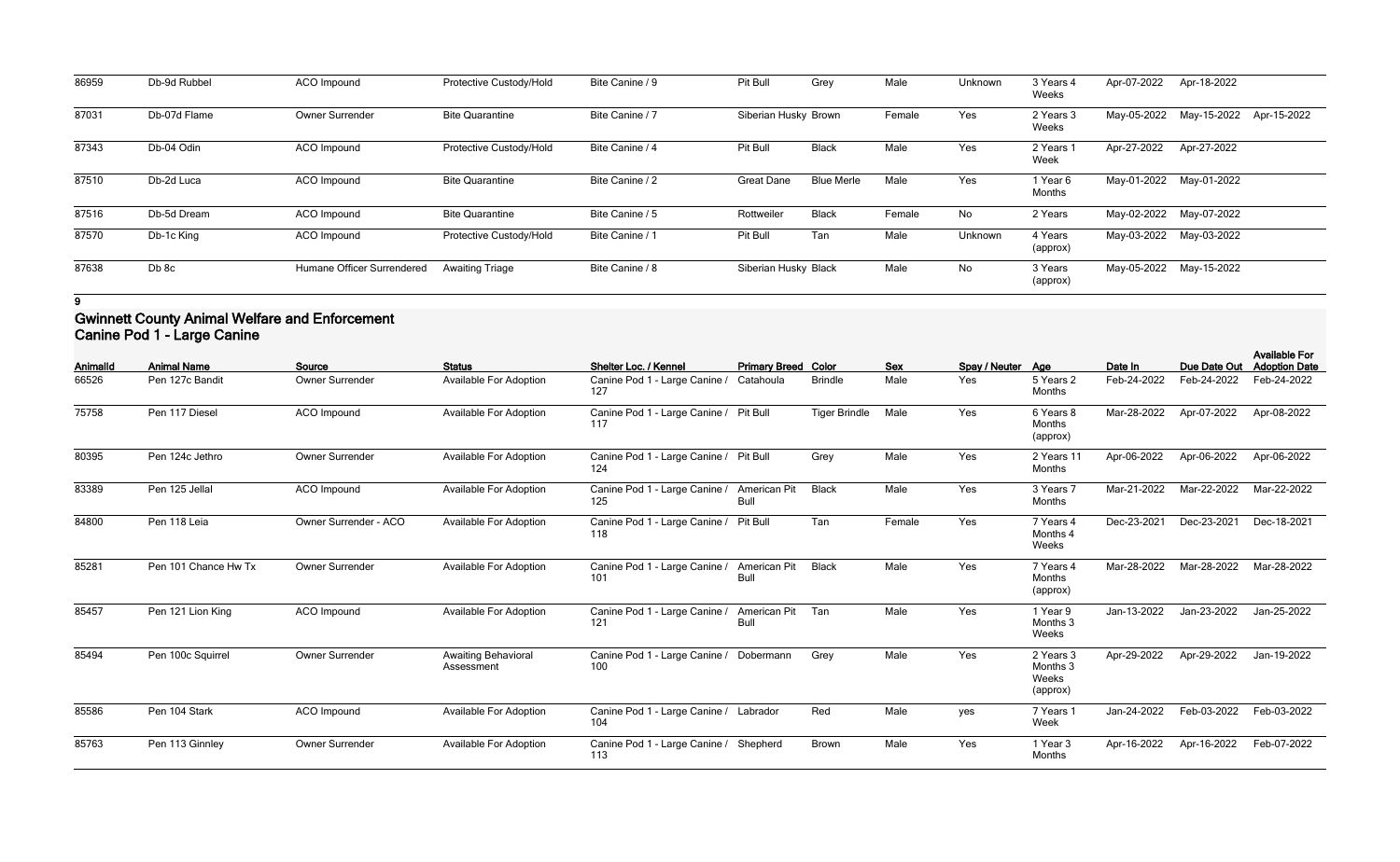| 85786 | Pen 103c Baxter     | Owner Surrender    | Available For Adoption        | Canine Pod 1 - Large Canine / Labrador<br>103 |                           | White               | Male   | Yes     | 7 Years 1<br>Month 3 Weeks            | Apr-04-2022 | Apr-04-2022                         | Apr-04-2022 |
|-------|---------------------|--------------------|-------------------------------|-----------------------------------------------|---------------------------|---------------------|--------|---------|---------------------------------------|-------------|-------------------------------------|-------------|
| 86347 | Pen 114 Malibu Hw++ | ACO Impound        | <b>Available For Adoption</b> | Canine Pod 1 - Large Canine / Pit Bull<br>114 |                           | Tan                 | Female | Yes     | 4 Years 2<br>Months                   | Mar-06-2022 | Mar-11-2022                         |             |
| 86439 | Pen 126 Grouper     | ACO Impound        | Available For Adoption        | Canine Pod 1 - Large Canine / Pit Bull<br>126 |                           | <b>Black</b>        | Male   | Yes     | 1 Year 1 Month Mar-10-2022<br>3 Weeks |             | Mar-13-2022                         | Mar-15-2022 |
| 86666 | Pen 119 Bugz        | ACO Impound        | Available For Adoption        | Canine Pod 1 - Large Canine /<br>119          | American<br><b>Staffy</b> | Tan                 | Male   | Yes     | 3 Years 1<br>Month 1 Week             | Mar-22-2022 | Mar-25-2022                         | Mar-26-2022 |
| 86705 | Pen 112 Patrick     | <b>ACO</b> Impound | <b>Available For Adoption</b> | Canine Pod 1 - Large Canine /<br>112          | <b>Pit Bull</b>           | Brown               | Male   | Yes     | 2 Years 1<br>Month 1 Week             | Mar-24-2022 | Mar-28-2022                         | Mar-29-2022 |
| 86793 | Pen 106 Lloyd       | ACO Impound        | Available For Adoption        | Canine Pod 1 - Large Canine / Pit Bull<br>106 |                           | <b>Blue Brindle</b> | Male   | Yes     | 2 Years 1<br>Month                    | Mar-30-2022 | Apr-02-2022                         | Apr-02-2022 |
| 86812 | Pen 110 Odessa      | ACO Impound        | <b>Available For Adoption</b> | Canine Pod 1 - Large Canine / Pit Bull<br>110 |                           | Grey                | Female | Yes     | 6 Years 1<br>Month                    | Apr-01-2022 | Apr-04-2022                         | Apr-05-2022 |
| 87020 | Pen 120 Kai         | <b>ACO</b> Impound | <b>Available For Adoption</b> | Canine Pod 1 - Large Canine / Boxer<br>120    |                           | <b>Brindle</b>      | Female | Yes     | 2 Years 3<br>Weeks                    | Apr-09-2022 | Apr-13-2022                         | Apr-21-2022 |
| 87168 | Pen 107 Cam         | ACO Impound        | Available For Adoption        | Canine Pod 1 - Large Canine / Labrador<br>107 |                           | <b>Brown</b>        | Male   | yes     | 3 Years 2<br>Weeks                    | Apr-16-2022 | Apr-20-2022                         | Apr-21-2022 |
| 87224 | Pen 116 Lavato      | ACO Impound        | Available For Adoption        | Canine Pod 1 - Large Canine / Pit Bull<br>116 |                           | <b>Brown</b>        | Female | yes     | 3 Years 2<br>Weeks                    | Apr-19-2022 | Apr-22-2022                         | Apr-23-2022 |
| 87298 | Pen 102 Spork       | Owner Surrender    | <b>Available For Adoption</b> | Canine Pod 1 - Large Canine / Boxer<br>102    |                           | Brown               | Male   | Yes     | 2 Years 2<br>Weeks                    | May-05-2022 | May-05-2022                         | May-05-2022 |
| 87326 | Pen 105 Friday      | ACO Impound        | Available For Adoption        | Canine Pod 1 - Large Canine / Labrador<br>105 |                           | <b>Tri Color</b>    | Male   | Yes     | 5 Years 1<br>Week (approx)            | Apr-25-2022 | May-05-2022                         | May-06-2022 |
| 87417 | Pen 122 Sparky      | ACO Impound        | Available For Adoption        | Canine Pod 1 - Large Canine / Pit Bull<br>122 |                           | Blue                | Male   | Yes     | 2 Years 1<br>Week                     | Apr-28-2022 | May-02-2022                         | May-03-2022 |
| 87463 | Pen 123 Blue        | Owner Surrender    | <b>Available For Adoption</b> | Canine Pod 1 - Large Canine / Pit Bull<br>123 |                           | <b>Brown</b>        | Male   | yes     | Young                                 | Apr-29-2022 | Apr-29-2022                         | May-02-2022 |
| 87464 | Pen 111 Tulip       | ACO Impound        | <b>Available For Adoption</b> | Canine Pod 1 - Large Canine / Pit Bull<br>111 |                           | Red                 | Female | Yes     | 2 Years 1<br>Week                     | Apr-29-2022 | May-02-2022 May-04-2022             |             |
| 87505 | Pen 115 Nova        | ACO Impound        | <b>Available For Adoption</b> | Canine Pod 1 - Large Canine / Pit Bull<br>115 |                           | Tan                 | Female | Yes     | 3 Years                               |             | May-01-2022 May-04-2022 May-05-2022 |             |
| 87627 | Pen 108 Yugi        | ACO Impound        | <b>Available For Adoption</b> | Canine Pod 1 - Large Canine /<br>108          | German<br>Shepherd        | Brown               | Male   | Unknown |                                       |             | May-05-2022 May-15-2022 May-17-2022 |             |

### **Gwinnett County Animal Welfare and Enforcement Canine Pod 2 - Large Canine**

| <b>AnimalId</b> | <b>Animal Name</b>  | Source                 | <b>Status</b>                 | Shelter Loc. / Kennel                         | <b>Primary Breed Color</b> |              | <b>Sex</b> | Spay / Neuter Age |                                | Date In |                                     | <b>Available For</b><br>Due Date Out Adoption Date |
|-----------------|---------------------|------------------------|-------------------------------|-----------------------------------------------|----------------------------|--------------|------------|-------------------|--------------------------------|---------|-------------------------------------|----------------------------------------------------|
| 72042           | Pen 143 Jasper Hw++ | <b>Owner Surrender</b> | <b>Available For Adoption</b> | Canine Pod 2 - Large Canine / Pit Bull<br>143 |                            | <b>Brown</b> | Male       | Yes               | 4 Years 4<br>Months 3<br>Weeks |         | Mar-23-2022 Mar-23-2022 Mar-23-2022 |                                                    |
| 76189           | Pen 132 Silk        | <b>ACO</b> Impound     | <b>Available For Adoption</b> | Canine Pod 2 - Large Canine / Pit Bull        |                            | Red          | Male       | No                | 4 Years 7<br>Months 2          |         | May-05-2022 May-15-2022 Oct-24-2020 |                                                    |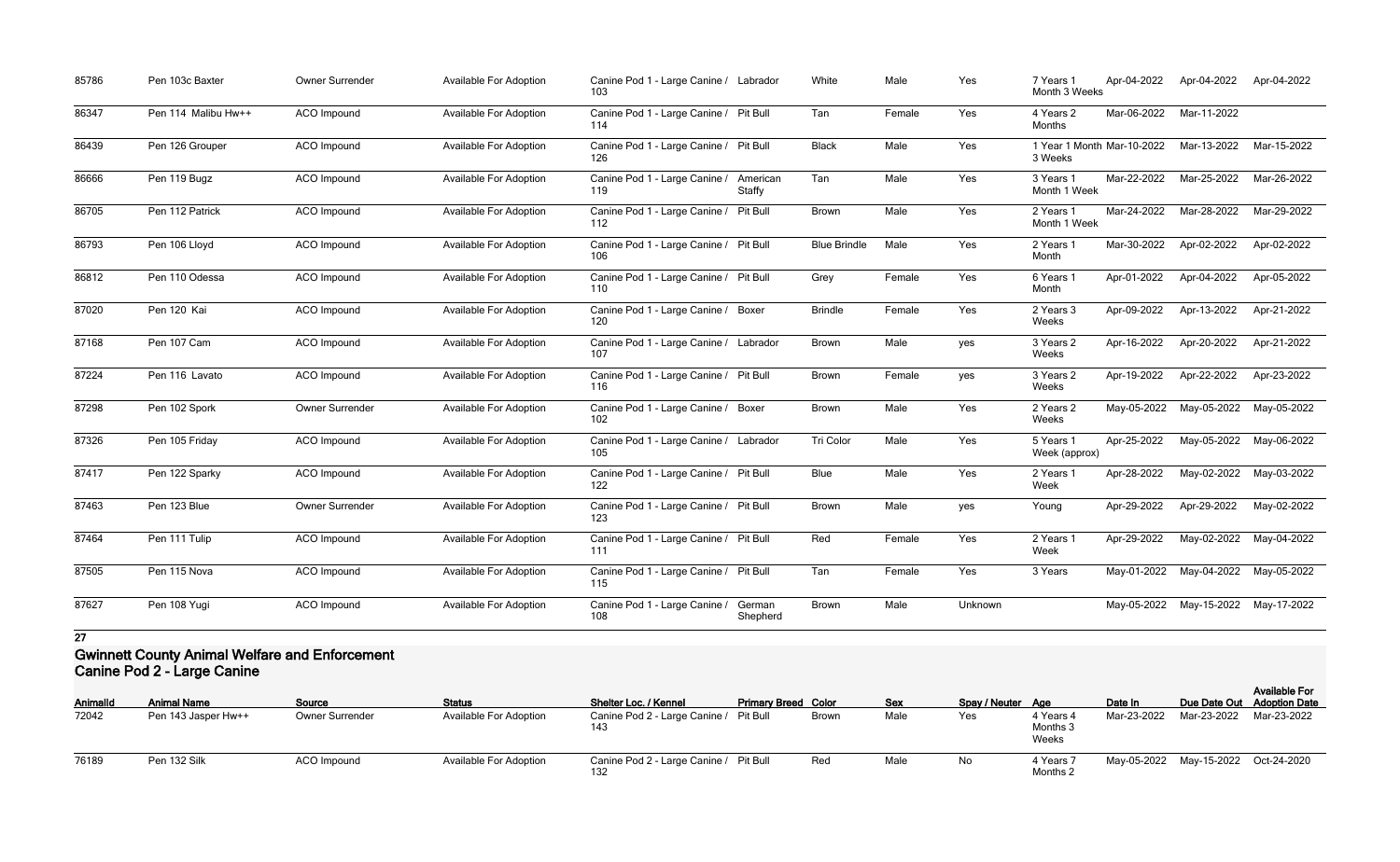|       |                     |                        |                                          |                                                           |                      |        |     | Weeks                                                     |             |             |
|-------|---------------------|------------------------|------------------------------------------|-----------------------------------------------------------|----------------------|--------|-----|-----------------------------------------------------------|-------------|-------------|
| 76619 | Pen 141 Barry       | <b>Owner Surrender</b> | <b>Available For Adoption</b>            | Canine Pod 2 - Large Canine / Pit Bull<br>141             | <b>Brindle</b>       | Male   | Yes | Dec-23-2021<br>3 Years 6<br>Months 3<br>Weeks<br>(approx) | Dec-23-2021 | Dec-28-2021 |
| 77752 | Pen 155c Abby       | Owner Surrender        | Available For Adoption                   | Canine Pod 2 - Large Canine /<br>Shepherd<br>155          | <b>Brindle</b>       | Female | Yes | Feb-18-2022<br>2 Years 10<br>Months 3<br>Weeks            | Feb-18-2022 |             |
| 82276 | Pen 149c Jack       | Owner Surrender        | <b>Available For Adoption</b>            | Canine Pod 2 - Large Canine / Labrador<br>149             | White                | Male   | Yes | Jan-22-2022<br>2 Years 8<br>Months 3<br>Weeks<br>(approx) | Jan-22-2022 | Jan-22-2022 |
| 83218 | Pen 136c Paris      | Owner Surrender        | <b>Available For Adoption</b>            | Canine Pod 2 - Large Canine / Labrador<br>136             | Tan                  | Female | Yes | Jan-03-2022<br>8 Years 7<br>Months 2<br>Weeks<br>(approx) | Jan-13-2022 |             |
| 85787 | Pen 153c Jonah      | <b>ACO Impound</b>     | Available For Adoption                   | Canine Pod 2 - Large Canine / Pit Bull<br>153             | Red                  | Male   | Yes | Feb-03-2022<br>2 Years 3<br>Months                        | Feb-12-2022 | Feb-18-2022 |
| 85846 | Pen 138 Diego Tx    | ACO Impound            | <b>Available For Adoption</b>            | Canine Pod 2 - Large Canine / Pit Bull<br>138             | <b>Brown</b>         | Male   | Yes | Feb-07-2022<br>1 Year 8<br>Months 4<br>Weeks              | Feb-10-2022 | Feb-12-2022 |
| 86088 | Pen 134 Teddy       | <b>ACO</b> Impound     | Available For Adoption                   | Canine Pod 2 - Large Canine / Pit Bull<br>134             | Tan                  | Male   | Yes | Feb-20-2022<br>1 Year 2<br>Months 2<br>Weeks<br>(approx)  | Feb-20-2022 | Feb-23-2022 |
| 86113 | Pen 147 Tatum       | ACO Impound            | Available For Adoption                   | Canine Pod 2 - Large Canine / Labrador<br>147             | <b>Black</b>         | Male   | Yes | Feb-22-2022<br>2 Years 2<br>Months 1 Week                 | Feb-25-2022 | Feb-26-2022 |
| 86114 | Pen 150 Bosco Hw Tx | Transfer In            | Available For Adoption                   | Canine Pod 2 - Large Canine / Pit Bull<br>150             | <b>Brown</b>         | Male   | Yes | Feb-22-2022<br>5 Years 2<br>Months 2<br>Weeks             | Feb-22-2022 | Feb-26-2022 |
| 86115 | Pen 148 Rhino       | ACO Impound            | <b>Available For Adoption</b>            | Canine Pod 2 - Large Canine / Pit Bull<br>148             | <b>Brindle</b>       | Male   | Yes | Feb-22-2022<br>3 Years 2<br>Months 1 Week                 | Feb-25-2022 | Feb-26-2022 |
| 86119 | Pen 154c Kilo       | ACO Impound            | Available For Adoption                   | Canine Pod 2 - Large Canine / Mastiff<br>154              | <b>Brindle</b>       | Male   | Yes | Feb-22-2022<br>5 Years 2<br>Months 1 Week                 | Feb-25-2022 | Feb-26-2022 |
| 86139 | Pen 130c Carlton    | ACO Impound            | Available For Adoption                   | Canine Pod 2 - Large Canine / Pit Bull<br>130             | <b>Brindle</b>       | Male   | yes | Feb-23-2022<br>5 Years 2<br>Months 1 Week                 | Feb-26-2022 | Feb-28-2022 |
| 86263 | Pen 131 Oakley      | ACO Impound            | <b>Available For Adoption</b>            | Canine Pod 2 - Large Canine / Pit Bull<br>131             | <b>Black</b>         | Male   | Yes | Mar-01-2022<br>1 Year 8<br>Months                         | Mar-04-2022 | Mar-05-2022 |
| 86400 | Pen 135c Bernard    | ACO Impound            | Available For Adoption                   | Canine Pod 2 - Large Canine / Pit Bull<br>135             | <b>Black Brindle</b> | Male   | Yes | Mar-08-2022<br>2 Years 1<br>Month 4 Weeks                 | Mar-11-2022 | Mar-12-2022 |
| 86729 | Pen 152c Dwayne     | ACO Impound            | Available For Adoption                   | Canine Pod 2 - Large Canine / Rottweiler<br>152           | <b>Black</b>         | Male   | Yes | Mar-26-2022<br>2 Years 1<br>Month 1 Week                  | Mar-30-2022 | Mar-31-2022 |
| 86739 | Pen 133c Blanco     | Owner Surrender        | <b>Awaiting Behavioral</b><br>Assessment | Canine Pod 2 - Large Canine / Siberian Husky White<br>133 |                      | Male   | Yes | Apr-18-2022<br>2 Years 1<br>Month 1 Week                  | Apr-28-2022 |             |
| 86788 | Pen 151 Wagner      | ACO Impound            | Available For Adoption                   | Canine Pod 2 - Large Canine / Pit Bull<br>151             | <b>Black</b>         | Male   | Yes | Mar-30-2022<br>1 Year 7<br>Months                         | Apr-10-2022 | Apr-11-2022 |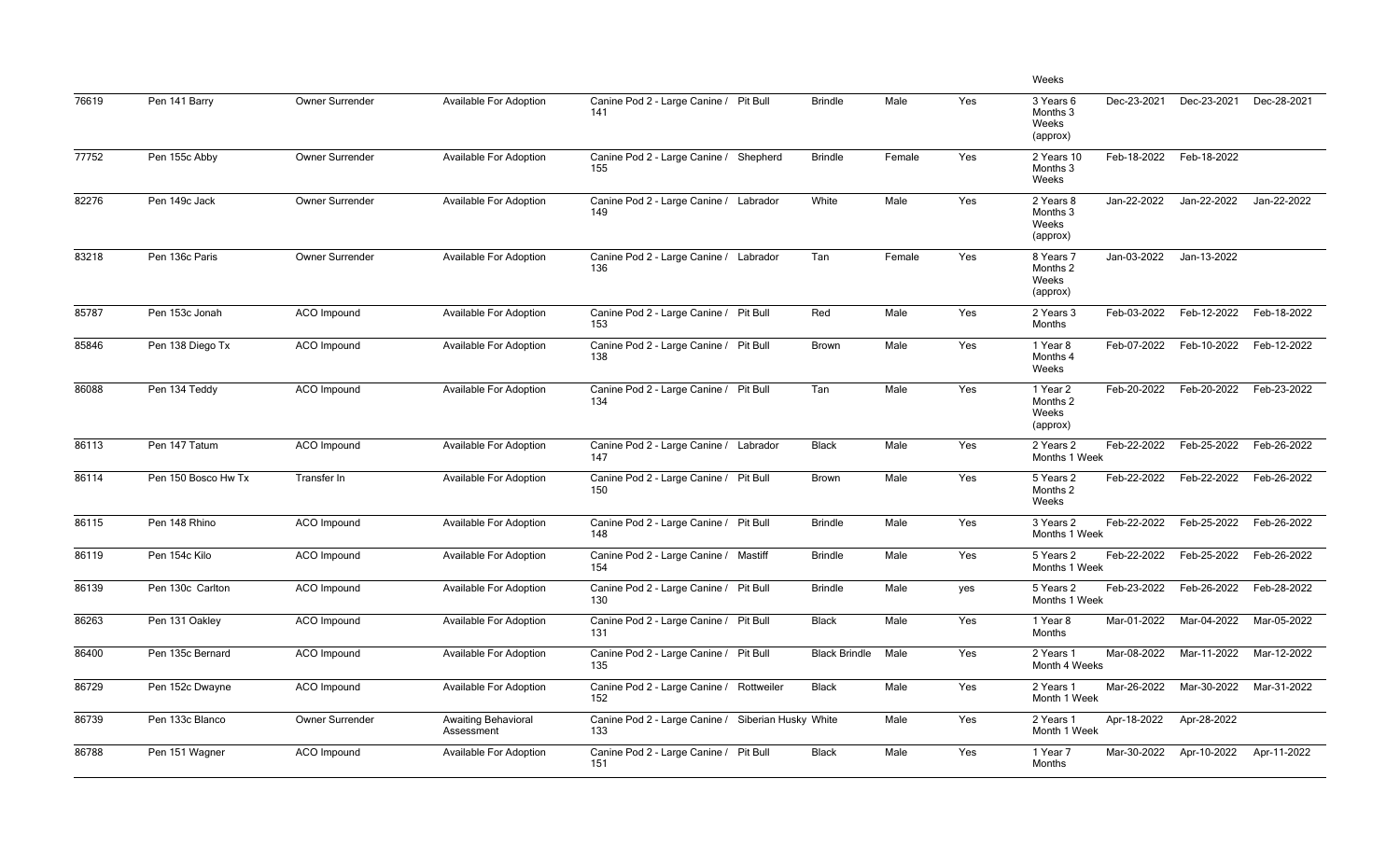| 86884 | Pen 142c Roxie      | ACO Impound | <b>Available For Adoption</b>                           | Canine Pod 2 - Large Canine / Labrador<br>142 |                    | <b>Black</b>         | Female | yes | 4 Years<br>Month   | Apr-05-2022 | Apr-08-2022 | Apr-09-2022 |
|-------|---------------------|-------------|---------------------------------------------------------|-----------------------------------------------|--------------------|----------------------|--------|-----|--------------------|-------------|-------------|-------------|
| 86996 | Pen 144d Pretzel    | ACO Impound | <b>Awaiting Behavioral</b><br>Assessment                | Canine Pod 2 - Large Canine / Pit Bull<br>144 |                    | <b>Brown</b>         | Male   | No  | 2 Years 3<br>Weeks | Apr-08-2022 | Apr-11-2022 |             |
| 87101 | Pen 129 Tank        | ACO Impound | Available For Adoption                                  | Canine Pod 2 - Large Canine /<br>129          | <b>Pit Bull</b>    | <b>Black</b>         | Male   | Yes | 4 Years 3<br>Weeks | Apr-13-2022 | Apr-16-2022 | Apr-18-2022 |
| 87203 | Pen 128c Anemone    | ACO Impound | Available For Adoption                                  | Canine Pod 2 - Large Canine / Pit Bull<br>128 |                    | <b>Brown</b>         | Female | Yes | 3 Years 2<br>Weeks | Apr-18-2022 | Apr-21-2022 | Apr-22-2022 |
| 87311 | Pen 139 Colander    | ACO Impound | <b>Available For Adoption</b>                           | Canine Pod 2 - Large Canine / Pit Bull<br>139 |                    | <b>Brown Brindle</b> | Female | Yes | 3 Years 1<br>Week  | Apr-24-2022 | Apr-28-2022 | Apr-29-2022 |
| 87317 | Pen 146 Elijah      | ACO Impound | <b>Available For Adoption</b>                           | Canine Pod 2 - Large Canine / Labrador<br>146 |                    | <b>Brown</b>         | Male   | Yes | 2 Years 1<br>Week  | Apr-25-2022 | Apr-28-2022 | Apr-28-2022 |
| 87465 | Pen 137c Fettuccini | ACO Impound | <b>Available For Adoption</b>                           | Canine Pod 2 - Large Canine /<br>137          | German<br>Shepherd | <b>Black</b>         | Male   | Yes | 5 Years            | Apr-29-2022 | May-03-2022 | May-04-2022 |
| 87490 | Pen 140 Keanu       | ACO Impound | <b>Available For Adoption</b>                           | Canine Pod 2 - Large Canine /<br>140          | <b>Pit Bull</b>    | Grey                 | Male   | Yes | 1 Year 6<br>Months | Apr-30-2022 | May-03-2022 | May-04-2022 |
| 87552 | Pen 145 Dice        | ACO Impound | Available for Adoption -<br><b>Awaiting Spay/Neuter</b> | Canine Pod 2 - Large Canine / Pit Bull<br>145 |                    | White                | Male   | No  | 3 Years            | May-03-2022 | May-06-2022 | May-07-2022 |

#### **Gwinnett County Animal Welfare and Enforcement Canine Pod 3 - Medium Canine**

| Animalld | <b>Animal Name</b>  | Source                 | <b>Status</b>                 | Shelter Loc. / Kennel                        | <b>Primary Breed Color</b> |                | <b>Sex</b> | Spay / Neuter Age |                                            | Date In     | Due Date Out | <b>Available For</b><br><b>Adoption Date</b> |
|----------|---------------------|------------------------|-------------------------------|----------------------------------------------|----------------------------|----------------|------------|-------------------|--------------------------------------------|-------------|--------------|----------------------------------------------|
| 53221    | Pen 164 Otto        | <b>Owner Surrender</b> | <b>Available For Adoption</b> | Canine Pod 3 - Medium<br><b>Canine / 164</b> | Pit Bull                   | <b>Blue</b>    | Male       | Yes               | 7 Years 6<br>Months 2<br>Weeks<br>(approx) | Mar-30-2022 | Mar-30-2022  | Mar-30-2022                                  |
| 59856    | Pen 161 Montana     | ACO Impound            | Available For Adoption        | Canine Pod 3 - Medium<br>Canine / 161        | Pit Bull                   | Brown          | Male       | Yes               | 6 Years 3<br>Months 3<br>Weeks             | Apr-25-2022 | Apr-25-2022  | Apr-28-2022                                  |
| 76620    | Pen 179 Cali        | <b>Owner Surrender</b> | <b>Available For Adoption</b> | Canine Pod 3 - Medium<br>Canine / 179        | Pit Bull                   | Grey           | Female     | Yes               | 6 Years 6<br>Months 3<br>Weeks<br>(approx) | Dec-23-2021 | Dec-23-2021  | Dec-28-2021                                  |
| 80775    | Pen 162 Cary        | ACO Impound            | <b>Available For Adoption</b> | Canine Pod 3 - Medium<br><b>Canine / 162</b> | Pit Bull                   | <b>Black</b>   | Female     | Yes               | 1 Year 10<br>Months 3<br>Weeks             | Oct-25-2021 | Nov-04-2021  | Nov-04-2021                                  |
| 81840    | Pen 178c Luna       | <b>Owner Surrender</b> | <b>Available For Adoption</b> | Canine Pod 3 - Medium<br><b>Canine / 178</b> | Labrador                   | <b>Brindle</b> | Female     | Yes               | 2 Years 3<br>Months 1 Week                 | Apr-07-2022 | Apr-16-2022  | Apr-18-2022                                  |
| 85122    | Pen 158c Bell       | Owner Surrender        | <b>Available For Adoption</b> | Canine Pod 3 - Medium<br><b>Canine / 158</b> | Pit Bull                   | Slate          | Female     | Yes               | 2 Years 4<br>Months 1 Week                 | Feb-18-2022 | Feb-18-2022  | Feb-18-2022                                  |
| 85147    | Pen 176 Mcfly Hw Tx | <b>ACO</b> Impound     | <b>Available For Adoption</b> | Canine Pod 3 - Medium<br>Canine / 176        | Pit Bull                   | White          | Male       | Yes               | 1 Year 10<br>Months 1 Week                 | Dec-23-2021 | Dec-28-2021  | Dec-30-2021                                  |
| 85256    | Pen 170c Linus      | ACO Impound            | <b>Available For Adoption</b> | Canine Pod 3 - Medium<br><b>Canine / 170</b> | Pit Bull                   | <b>Black</b>   | Male       | Yes               | 2 Years 4<br>Months                        | Dec-31-2021 | Jan-05-2022  | Jan-06-2022                                  |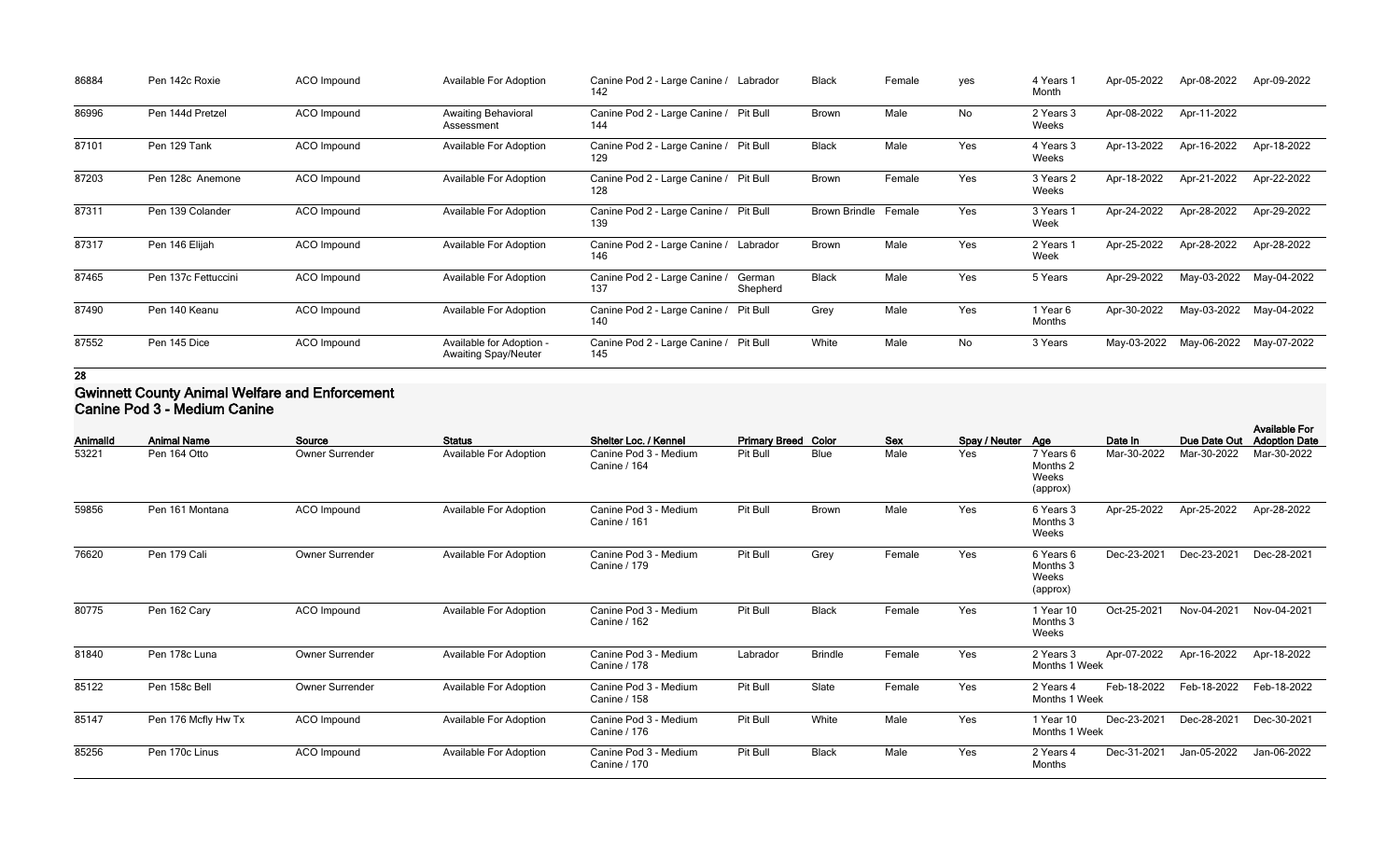| 85370 | Pen 168c Blue        | <b>ACO</b> Impound | <b>Available For Adoption</b>            | Canine Pod 3 - Medium<br><b>Canine / 168</b> | American Pit<br>Bull | White                     | Male   | Yes | 2 Years 3<br>Months 4<br>Weeks        | Mar-14-2022 | Mar-24-2022             | Mar-24-2022 |
|-------|----------------------|--------------------|------------------------------------------|----------------------------------------------|----------------------|---------------------------|--------|-----|---------------------------------------|-------------|-------------------------|-------------|
| 85405 | Pen 177 Oreo Hwtx    | ACO Impound        | <b>Available For Adoption</b>            | Canine Pod 3 - Medium<br>Canine / 177        | Pit Bull             | <b>Black</b>              | Female | Yes | 2 Years 3<br>Months 3<br>Weeks        | Jan-10-2022 | Jan-20-2022             | Jan-21-2022 |
| 85466 | Pen 181c Boss        | Owner Surrender    | <b>Available For Adoption</b>            | Canine Pod 3 - Medium<br><b>Canine / 181</b> | English<br>Foxhound  | Tri Color                 | Male   | Yes | 4 Years 3<br>Months 3<br>Weeks        | Jan-13-2022 | Jan-13-2022             | Jan-14-2022 |
| 85687 | Pen 182 Sasha        | <b>ACO</b> Impound | <b>Available For Adoption</b>            | Canine Pod 3 - Medium<br><b>Canine / 182</b> | Pit Bull             | Brown Brindle Female      |        | yes | 1 Year 9<br>Months                    | Jan-29-2022 | Feb-02-2022             | Feb-03-2022 |
| 85802 | Pen 175c Churizo     | ACO Impound        | <b>Available For Adoption</b>            | Canine Pod 3 - Medium<br>Canine / 175        | Pit Bull             | <b>Brown Brindle Male</b> |        | Yes | 4 Years 3<br>Months<br>(approx)       | Feb-04-2022 | Feb-08-2022             | Feb-09-2022 |
| 86084 | Pen 173c Orca        | <b>ACO</b> Impound | <b>Available For Adoption</b>            | Canine Pod 3 - Medium<br>Canine / 173        | Pit Bull             | <b>Brown Brindle Male</b> |        | Yes | 4 Years 2<br>Months 2<br>Weeks        | Feb-19-2022 | Feb-24-2022             | Feb-25-2022 |
| 86257 | Pen 167c Ciara       | <b>ACO</b> Impound | <b>Available For Adoption</b>            | Canine Pod 3 - Medium<br>Canine / 167        | Pit Bull             | <b>Brown</b>              | Female | Yes | 2 Years 2<br>Months                   | Mar-01-2022 | Mar-04-2022             | Mar-05-2022 |
| 86317 | Pen 183 Blossom Hwtx | ACO Impound        | <b>Available For Adoption</b>            | Canine Pod 3 - Medium<br><b>Canine / 183</b> | Pit Bull             | Grey                      | Female | Yes | 2 Years 2<br>Months<br>(approx)       | Mar-04-2022 | Mar-14-2022             |             |
| 86601 | Pen 180c Wonka       | Owner Surrender    | <b>Awaiting Transfer</b>                 | Canine Pod 3 - Medium<br>Canine / 180        | Shiba Inu            | <b>Black Brown</b>        | Male   | Yes | 1 Year 1 Month Apr-30-2022<br>2 Weeks |             | Apr-30-2022             | Mar-26-2022 |
| 86781 | Pen 165 Midori       | <b>ACO</b> Impound | <b>Available For Adoption</b>            | Canine Pod 3 - Medium<br>Canine / 165        | <b>Blue Heeler</b>   | Brown                     | Female | Yes | 2 Years 1<br>Month                    | Mar-29-2022 | Apr-01-2022             | Apr-02-2022 |
| 86883 | Pen 156 Heyoo        | Owner Surrender    | <b>Available For Adoption</b>            | Canine Pod 3 - Medium<br>Canine / 156        | <b>Border Collie</b> | <b>Black</b>              | Male   | Yes | 1 Year 1 Month Apr-13-2022            |             | Apr-13-2022             | Apr-09-2022 |
| 86918 | Pen 163 Fez          | <b>ACO</b> Impound | <b>Available For Adoption</b>            | Canine Pod 3 - Medium<br>Canine / 163        | Pit Bull             | <b>Black</b>              | Male   | Yes | 2 Years 3<br>Weeks                    | Apr-06-2022 | Apr-09-2022             | Apr-11-2022 |
| 86958 | Pen 159 Boy          | ACO Impound        | <b>Available For Adoption</b>            | Canine Pod 3 - Medium<br>Canine / 159        | Pit Bull             | <b>Black</b>              | Male   | Yes | 1 Year 4<br>Weeks                     | Apr-07-2022 | Apr-10-2022             | Apr-12-2022 |
| 87021 | Pen 172 Orion        | ACO Impound        | <b>Available For Adoption</b>            | Canine Pod 3 - Medium<br>Canine / 172        | Pit Bull             | Grey                      | Male   | Yes | 3 Years 3<br>Weeks                    | Apr-09-2022 | Apr-13-2022             | Apr-14-2022 |
| 87044 | Pen 160c Tsunami     | ACO Impound        | <b>Awaiting Behavioral</b><br>Assessment | Canine Pod 3 - Medium<br>Canine / 160        | Shiba Inu            | Cream                     | Male   | Yes | 4 Years 3<br>Weeks                    | Apr-11-2022 | Apr-14-2022             | Apr-15-2022 |
| 87146 | Pen 166 Duke         | Owner Surrender    | <b>Available For Adoption</b>            | Canine Pod 3 - Medium<br>Canine / 166        | Pit Bull             | <b>Brown</b>              | Male   | Yes | 5 Years 3<br>Weeks<br>(approx)        | Apr-28-2022 | Apr-28-2022             | Apr-19-2022 |
| 87468 | Pen 157 Petal        | Owner Surrender    | <b>Available For Adoption</b>            | Canine Pod 3 - Medium<br>Canine / 157        | Shepherd             | <b>Black</b>              | Female | Yes | 2 Years 1<br>Week                     | Apr-29-2022 | Apr-29-2022             | May-02-2022 |
| 87497 | Pen 169 Demi         | ACO Impound        | <b>Available For Adoption</b>            | Canine Pod 3 - Medium<br>Canine / 169        | Siberian Husky Tan   |                           | Female | Yes | 1 Year                                | Apr-30-2022 | May-03-2022             | May-04-2022 |
| 87509 | Pen 171 Passion      | ACO Impound        | <b>Available For Adoption</b>            | Canine Pod 3 - Medium<br>Canine / 171        | Pit Bull             | <b>Black</b>              | Male   | No  | 11 Months                             |             | May-01-2022 May-12-2022 | May-13-2022 |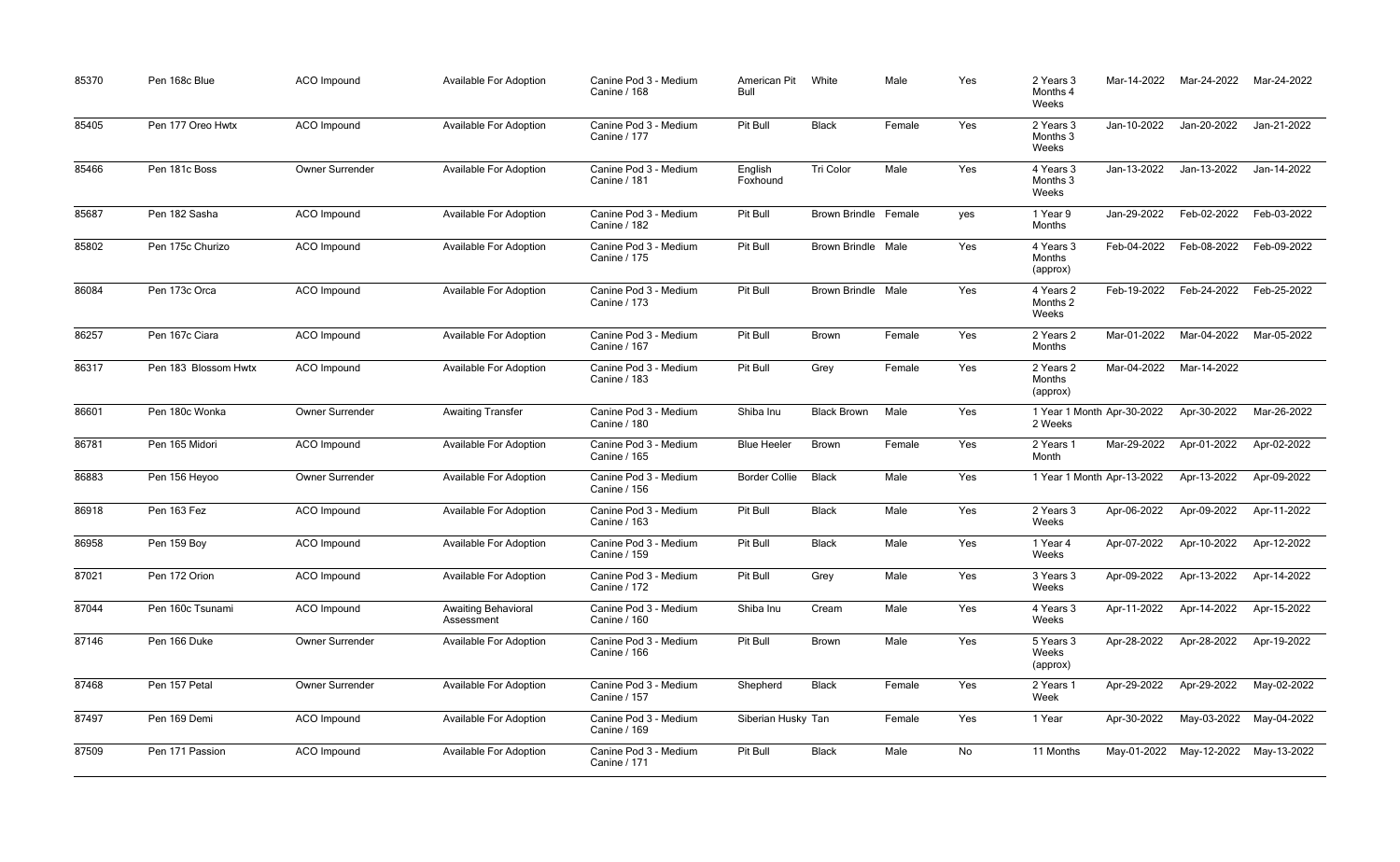| 87535 | Pen 174c Angelica | <b>ACO Impound</b> | Available For Adoption | Canine Pod 3 - Medium | Poodle   | <b>Black</b> | Female. |
|-------|-------------------|--------------------|------------------------|-----------------------|----------|--------------|---------|
|       |                   |                    |                        | Canine / 174          | Standard |              |         |

## **Gwinnett County Animal Welfare and Enforcement Canine Pod 4 - Large Puppy**

|          | Canine Pod 4 - Large Puppy |                            |                                          |                                     |                                      |                      |            |                   |                                        |                            |                                     |                                              |
|----------|----------------------------|----------------------------|------------------------------------------|-------------------------------------|--------------------------------------|----------------------|------------|-------------------|----------------------------------------|----------------------------|-------------------------------------|----------------------------------------------|
| Animalld | <b>Animal Name</b>         | Source                     | <b>Status</b>                            | Shelter Loc. / Kennel               | <b>Primary Breed Color</b>           |                      | <b>Sex</b> | Spay / Neuter Age |                                        | Date In                    | Due Date Out                        | <b>Available For</b><br><b>Adoption Date</b> |
| 67690    | Pen 193 Lucky Hw +         | ACO Impound                | Available For Adoption                   | Canine Pod 4 - Large Puppy /<br>193 | Pit Bull                             | <b>Black</b>         | Male       | Yes               | 3 Years 10<br>Months 3<br>Weeks        | Mar-27-2022                | Mar-27-2022                         | Mar-31-2022                                  |
| 82773    | Pen 196c Maggie            | Owner Surrender            | Available For Adoption                   | Canine Pod 4 - Large Puppy /<br>196 | German<br>Shorthaired<br>Pointer     | White                | Female     | Yes               | 8 Years 8<br>Months                    | Feb-03-2022                | Feb-03-2022                         | Feb-03-2022                                  |
| 85866    | Pen 189 Ms. Piggy Hw Tx    | Transfer In                | Available For Adoption                   | Canine Pod 4 - Large Puppy /<br>189 | Pit Bull                             | <b>Brown</b>         | Female     | Yes               | 2 Years 2<br>Months 3<br>Weeks         | Feb-08-2022                | Feb-08-2022                         | Feb-12-2022                                  |
| 86301    | Pen 197c Pippin            | Owner Surrender            | Available For Adoption                   | Canine Pod 4 - Large Puppy /<br>197 | Pit Bull                             | <b>Black</b>         | Male       | Yes               | 1 Year 2<br>Months                     | Apr-18-2022                | Apr-18-2022                         | Apr-18-2022                                  |
| 86394    | Pen 186 Carin              | ACO Impound                | Available For Adoption                   | Canine Pod 4 - Large Puppy /<br>186 | Pit Bull                             | Red                  | Female     | Yes               | 4 Years 1<br>Month 4 Weeks             | Mar-08-2022                | Mar-09-2022                         | Mar-09-2022                                  |
| 86572    | Pen 194 Smiley             | ACO Impound                | <b>Available For Adoption</b>            | Canine Pod 4 - Large Puppy /<br>194 | Labrador                             | <b>Black</b>         | Female     | Yes               | 3 Years 1<br>Month 2 Weeks<br>(approx) | Mar-18-2022                | Mar-21-2022                         | Mar-22-2022                                  |
| 86588    | Pen 185 Chocolate          | ACO Impound                | <b>Available For Adoption</b>            | Canine Pod 4 - Large Puppy /<br>185 | Staffordshire<br><b>Bull Terrier</b> | <b>Brown</b>         | Female     | Yes               | 2 Weeks                                | 1 Year 1 Month Mar-19-2022 | Apr-09-2022                         |                                              |
| 86827    | Pen 191 Bamboo             | ACO Impound                | Available For Adoption                   | Canine Pod 4 - Large Puppy /<br>191 | Shepherd                             | Tan                  | Female     | Yes               |                                        | 1 Year 1 Month Apr-01-2022 | Apr-11-2022                         | Apr-12-2022                                  |
| 87060    | Pen 195 Ghost              | ACO Impound                | Available For Adoption                   | Canine Pod 4 - Large Puppy /<br>195 | American<br><b>Bulldog</b>           | White                | Male       | Yes               | 1 Year 3<br>Weeks                      | Apr-22-2022                | Apr-25-2022                         | Apr-25-2022                                  |
| 87177    | Pen 184 Gretel             | ACO Impound                | Available For Adoption                   | Canine Pod 4 - Large Puppy /<br>184 | Australian<br>Cattledog              | Red                  | Female     | Yes               | 1 Year 2<br>Weeks                      | Apr-16-2022                | Apr-20-2022                         | Apr-21-2022                                  |
| 87258    | Pen 190 Shadow             | ACO Impound                | <b>Available For Adoption</b>            | Canine Pod 4 - Large Puppy /<br>190 | Labrador                             | <b>Brown Brindle</b> | Female     | Yes               | 6 Years 1<br>Week (approx)             | Apr-21-2022                | May-01-2022                         | May-03-2022                                  |
| 87293    | Pen 187 Luna               | Humane Officer Surrendered | Awaiting Behavioral<br>Assessment        | Canine Pod 4 - Large Puppy /<br>187 | Siberian Husky White                 |                      | Female     | No                | 1 Year 2<br>Weeks                      | Apr-22-2022                | May-02-2022                         | May-03-2022                                  |
| 87294    | Pen 188 Coco               | Humane Officer Surrendered | <b>Awaiting Behavioral</b><br>Assessment | Canine Pod 4 - Large Puppy /<br>188 | Terrier                              | <b>Brown</b>         | Male       | No                | 2 Years 2<br>Weeks                     | Apr-22-2022                | May-04-2022                         |                                              |
| 87495    | Pen 192 Pepper             | Owner Surrender            | Available For Adoption                   | Canine Pod 4 - Large Puppy /<br>192 | Labrador                             | <b>Black</b>         | Female     | Yes               | 2 Years<br>(approx)                    |                            | May-04-2022 May-04-2022 May-04-2022 |                                              |
| 87640    | Lola Pen 188               | ACO Impound                | <b>Awaiting Triage</b>                   | Canine Pod 4 - Large Puppy /<br>188 | Labrador                             | White                | Female     | Unknown           | 2 Years                                |                            | May-05-2022 May-05-2022             |                                              |

**15**

**Gwinnett County Animal Welfare and Enforcement Canine Pod 4 - Large Puppy Annex**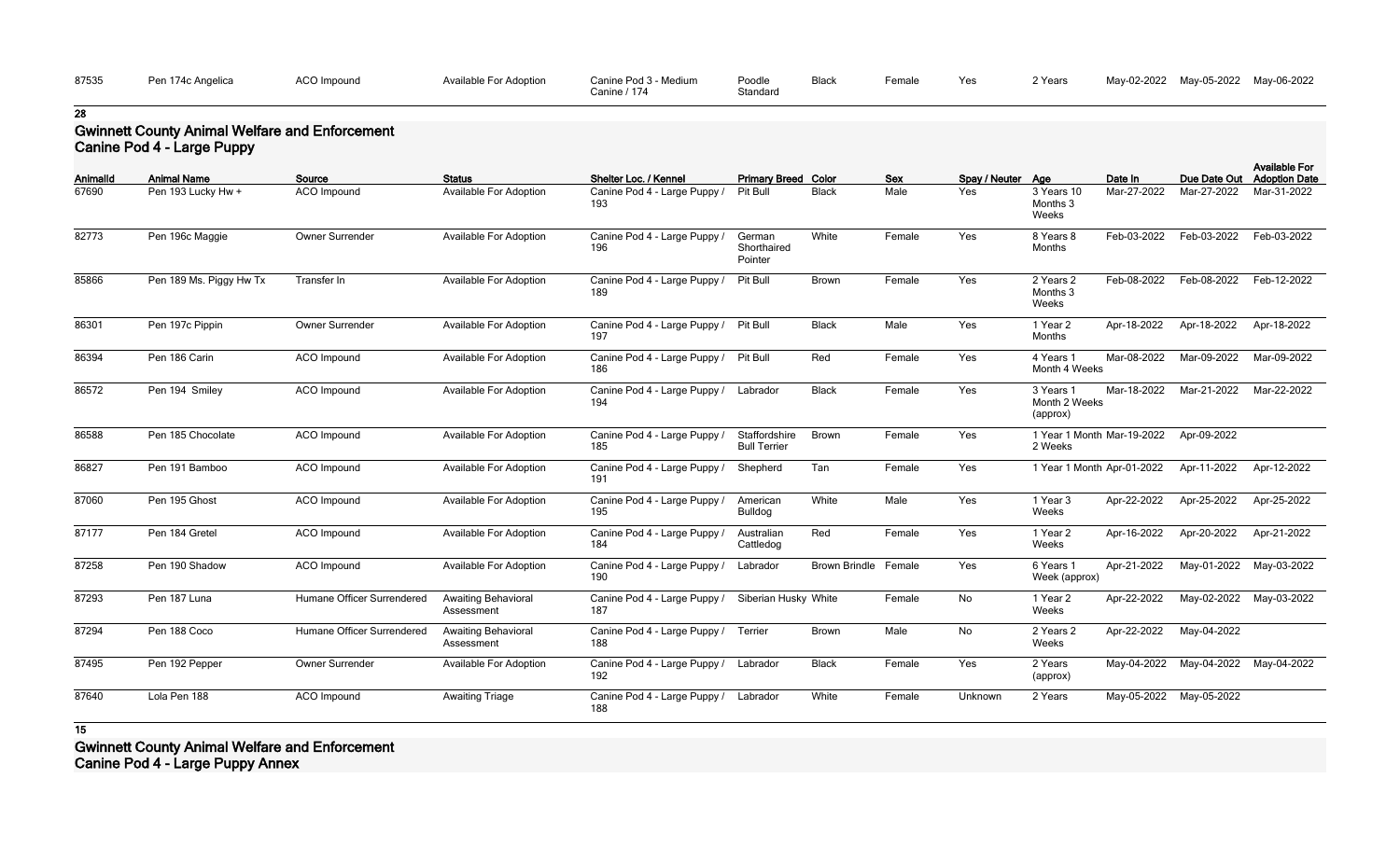| Animalld | <b>Animal Name</b>    | Source             | <b>Status</b>                                           | Shelter Loc. / Kennel                     | <b>Primary Breed Color</b> |                      | <b>Sex</b> | Spay / Neuter Age |                                        | Date In     | Due Date Out | <b>Available For</b><br><b>Adoption Date</b> |
|----------|-----------------------|--------------------|---------------------------------------------------------|-------------------------------------------|----------------------------|----------------------|------------|-------------------|----------------------------------------|-------------|--------------|----------------------------------------------|
| 84346    | Pen 203c Alex Trebark | ACO Impound        | <b>Available For Adoption</b>                           | Canine Pod 4 - Large Puppy<br>Annex / 203 | Pit Bull                   | <b>Black</b>         | Male       | Yes               | 3 Years 5<br>Months 3<br>Weeks         | Nov-10-2021 | Nov-15-2021  | Nov-16-2021                                  |
| 85865    | Pen 202c Little       | ACO Impound        | <b>Available For Adoption</b>                           | Canine Pod 4 - Large Puppy<br>Annex / 202 | Pit Bull                   | <b>Black</b>         | Male       | Yes               | 1 Year 2<br>Months 4<br>Weeks          | Apr-04-2022 | Apr-04-2022  | Apr-18-2022                                  |
| 86015    | Pen 208 Beau Hwtx     | ACO Impound        | Available For Adoption                                  | Canine Pod 4 - Large Puppy<br>Annex / 208 | Labrador                   | <b>Brindle</b>       | Male       | Yes               | 2 Years 2<br>Months 2<br>Weeks         | Feb-15-2022 | Feb-18-2022  | Feb-23-2022                                  |
| 86324    | Pen 199 Celia Hw Tx   | ACO Impound        | <b>Available For Adoption</b>                           | Canine Pod 4 - Large Puppy<br>Annex / 199 | Pit Bull                   | Grey                 | Female     | Yes               | 3 Years 2<br>Months                    | Mar-04-2022 | Mar-14-2022  | Apr-14-2022                                  |
| 86525    | Pen 206c Honey        | Owner Surrender    | Available For Adoption                                  | Canine Pod 4 - Large Puppy<br>Annex / 206 | Pointer                    | White                | Female     | Yes               | 2 Years 1<br>Month 3 Weeks             | Apr-04-2022 | Apr-04-2022  | Apr-04-2022                                  |
| 86550    | Pen 209 Honey Bun     | Owner Surrender    | <b>Available For Adoption</b>                           | Canine Pod 4 - Large Puppy<br>Annex / 209 | Pit Bull                   | Brown                | Female     | Yes               | 2 Years 1<br>Month 2 Weeks<br>(approx) | Mar-26-2022 | Mar-26-2022  | Mar-26-2022                                  |
| 87176    | Pen 211 Hansel        | ACO Impound        | <b>Available For Adoption</b>                           | Canine Pod 4 - Large Puppy<br>Annex / 211 | <b>Blue Heeler</b>         | Brown                | Male       | Yes               | 1 Year 2<br>Weeks                      | Apr-16-2022 | Apr-20-2022  | Apr-21-2022                                  |
| 87357    | Pen 201 Heist         | Owner Surrender    | <b>Available For Adoption</b>                           | Canine Pod 4 - Large Puppy<br>Annex / 201 | Pit Bull                   | Brown                | Male       | Yes               | 5 Years 1<br>Week                      | Apr-27-2022 | Apr-27-2022  | Apr-27-2022                                  |
| 87416    | Pen 198 Gabriel       | ACO Impound        | Available For Adoption                                  | Canine Pod 4 - Large Puppy<br>Annex / 198 | Pit Bull                   | <b>Brindle</b>       | Male       | Yes               | 3 Years 1<br>Week                      | Apr-28-2022 | May-02-2022  | May-03-2022                                  |
| 87467    | Pen 210c Clover       | <b>ACO</b> Impound | <b>Available For Adoption</b>                           | Canine Pod 4 - Large Puppy<br>Annex / 210 | Pit Bull                   | <b>Brindle</b>       | Female     | Yes               | 2 Years                                | Apr-29-2022 | May-02-2022  | May-03-2022                                  |
| 87508    | Pen 200 Zema          | ACO Impound        | <b>Available For Adoption</b>                           | Canine Pod 4 - Large Puppy<br>Annex / 200 | Pit Bull                   | <b>Black</b>         | Female     | Yes               | 2 Years                                | May-01-2022 | May-13-2022  | May-13-2022                                  |
| 87563    | Pen 205 Tig           | ACO Impound        | Available for Adoption -<br><b>Awaiting Spay/Neuter</b> | Canine Pod 4 - Large Puppy<br>Annex / 205 | Pit Bull                   | <b>Brown Brindle</b> | Female     | No.               | 10 Months                              | May-03-2022 | May-06-2022  | May-07-2022                                  |

### **Gwinnett County Animal Welfare and Enforcement Canine Pod 5 - Small Puppy**

| <b>CALIFIC FUG J - OTIGHT GPPY</b> |                    |             |                               |                                       |                            |       |            |                   |          |         |                                     |                                                    |
|------------------------------------|--------------------|-------------|-------------------------------|---------------------------------------|----------------------------|-------|------------|-------------------|----------|---------|-------------------------------------|----------------------------------------------------|
| <b>AnimalId</b>                    | <b>Animal Name</b> | Source      | <b>Status</b>                 | Shelter Loc. / Kennel                 | <b>Primary Breed Color</b> |       | <b>Sex</b> | Spay / Neuter Age |          | Date In |                                     | <b>Available For</b><br>Due Date Out Adoption Date |
| 87526                              | Pen 214 Kangaroo   | ACO Impound | <b>Available For Adoption</b> | Canine Pod 5 - Small Puppy /          | Terrier                    | Cream | Male       | Yes               | 8 Months |         | May-02-2022 May-05-2022 May-06-2022 |                                                    |
| 87533                              | Pen 219c Ursula    | ACO Impound | <b>Available For Adoption</b> | Canine Pod 5 - Small Puppy / Shih Tzu |                            | Cream | Female     | Yes               | 6 Years  |         | May-02-2022 May-05-2022 May-06-2022 |                                                    |

#### **2**

#### **Gwinnett County Animal Welfare and Enforcement Canine Pod 5 - Small Puppy Annex**

|  | Animalld | े nimal Name | Source | Status | *Loc. / Kennel<br>Shelter Loc. | Primary Breed C<br>Color | Sex | / Neuter<br>Snav | Аає | Date In | Due<br>Date Ou |
|--|----------|--------------|--------|--------|--------------------------------|--------------------------|-----|------------------|-----|---------|----------------|
|--|----------|--------------|--------|--------|--------------------------------|--------------------------|-----|------------------|-----|---------|----------------|

|                   |         | <b>Available For</b>       |
|-------------------|---------|----------------------------|
| Spay / Neuter Age | Date In | Due Date Out Adoption Date |
|                   |         |                            |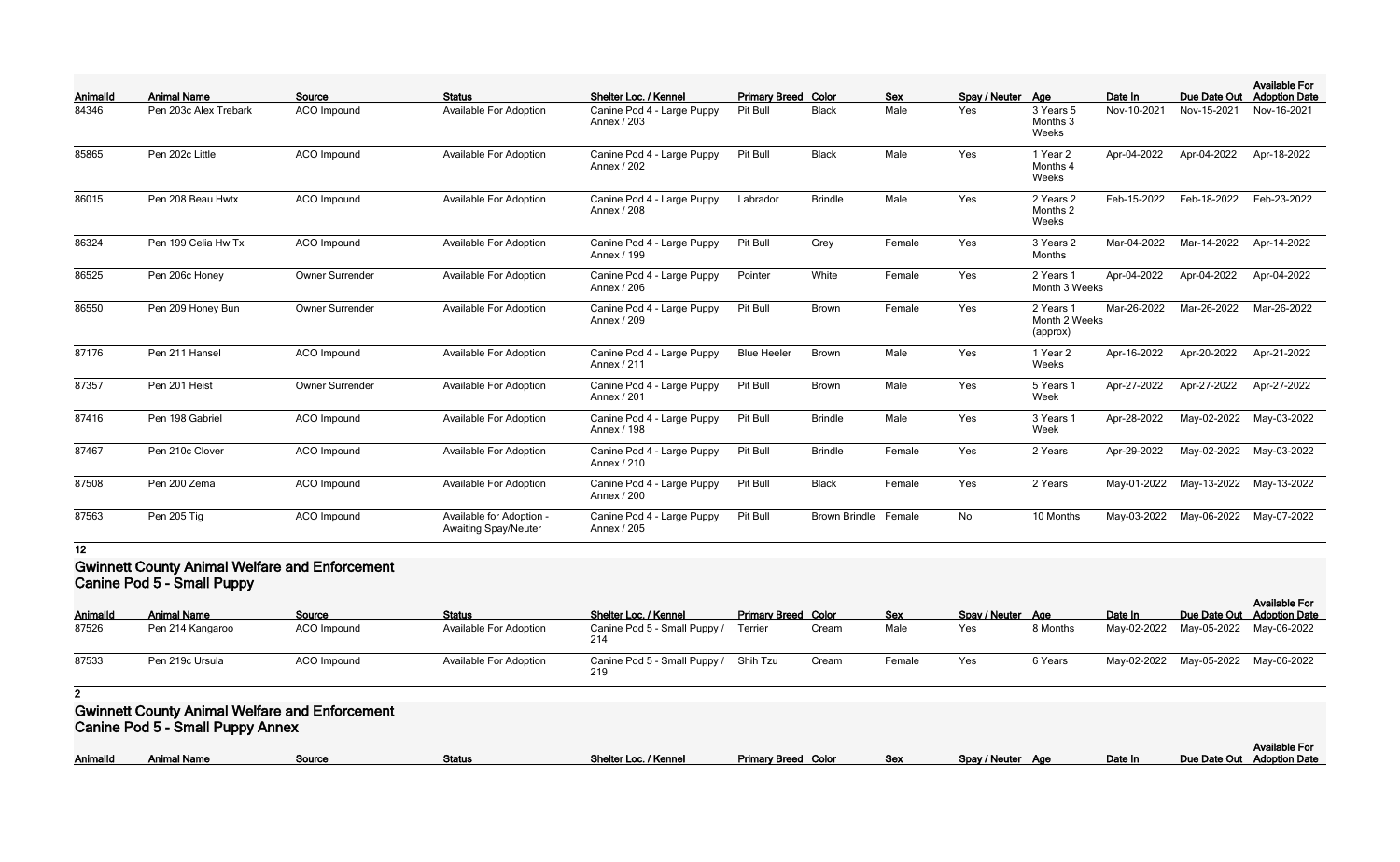| 87028 | Pen 220d Pixar   | Owner Surrender    | <b>Awaiting Behavioral</b><br>Assessment                | Canine Pod 5 - Small Puppy<br>Annex / 220 | Terrier   | White        | Male   | Yes | 3 Years 3<br>Weeks | Apr-20-2022             | Apr-20-2022 |             |
|-------|------------------|--------------------|---------------------------------------------------------|-------------------------------------------|-----------|--------------|--------|-----|--------------------|-------------------------|-------------|-------------|
| 87520 | Pen 222 Ashley   | ACO Impound        | Available For Adoption                                  | Canine Pod 5 - Small Puppy<br>Annex / 222 | Terrier   | <b>Black</b> | Female | yes | 8 Weeks            | May-02-2022 May-05-2022 |             | May-06-2022 |
| 87566 | Pen 218 Chobarra | <b>ACO</b> Impound | Available for Adoption -<br><b>Awaiting Spay/Neuter</b> | Canine Pod 5 - Small Puppy<br>Annex / 218 | Chihuahua | Brown        | Male   | No  | 2 Years            | May-03-2022 May-06-2022 |             | May-07-2022 |

## **Gwinnett County Animal Welfare and Enforcement Exotic Room**

| AnimalId | <b>Animal Name</b> | Source                     | <b>Status</b>           | Shelter Loc. / Kennel | <b>Primary Breed Color</b> |              | Sex     | Spay / Neuter Age |                                | Date In     | Due Date Out | <b>Available For</b><br><b>Adoption Date</b> |
|----------|--------------------|----------------------------|-------------------------|-----------------------|----------------------------|--------------|---------|-------------------|--------------------------------|-------------|--------------|----------------------------------------------|
| 86002    | Tank 3             | Humane Officer Surrendered | Protective Custody/Hold | Exotic Room / Tank 3  | Rat                        | <b>Brown</b> | Unknown | Unknown           | Adult                          | Feb-14-2022 | Feb-14-2022  |                                              |
| 86004    | Tank 3             | Humane Officer Surrendered | Protective Custody/Hold | Exotic Room / Tank 3  | Rat                        | Beige        | Unknown | Unknown           | 2 Years 2<br>Months 3<br>Weeks | Feb-14-2022 | Feb-14-2022  |                                              |
| 86005    | Tank 3             | Humane Officer Surrendered | Protective Custody/Hold | Exotic Room / Tank 3  | Rat                        | Beige        | Unknown | Unknown           | Adult                          | Feb-14-2022 | Feb-14-2022  |                                              |
| 86006    | Tank 3             | Humane Officer Surrendered | Protective Custody/Hold | Exotic Room / Tank 3  | Rat                        | Grey         | Unknown | Unknown           | 2 Years 2<br>Months 3<br>Weeks | Feb-14-2022 | Feb-14-2022  |                                              |
| 86007    | Tank 3             | Humane Officer Surrendered | Protective Custody/Hold | Exotic Room / Tank 3  | Rat                        | Beige        | Unknown | Unknown           | Adult                          | Feb-14-2022 | Feb-14-2022  |                                              |
| 86009    | Tank 2 Ralph       | Humane Officer Surrendered | Protective Custody/Hold | Exotic Room / Tank 2  | Turtle                     | <b>Brown</b> | Unknown | Unknown           | Adult                          | Feb-14-2022 | Feb-14-2022  |                                              |
| 87363    | Gerbil Pup         | Humane Officer Surrendered | Protective Custody/Hold | Exotic Room / Tank 3  | gerbil                     | <b>Brown</b> | Unknown | Unknown           |                                | Apr-27-2022 | Apr-27-2022  |                                              |
| 87364    | Gerbil Pup         | Humane Officer Surrendered | Protective Custody/Hold | Exotic Room / Tank 3  | gerbil                     | <b>Brown</b> | Unknown | Unknown           |                                | Apr-27-2022 | Apr-27-2022  |                                              |
| 87365    | Gerbil Pup         | Humane Officer Surrendered | Protective Custody/Hold | Exotic Room / Tank 3  | gerbil                     | <b>Brown</b> | Unknown | Unknown           |                                | Apr-27-2022 | Apr-27-2022  |                                              |
| 87366    | Gerbil Pup         | Humane Officer Surrendered | Protective Custody/Hold | Exotic Room / Tank 3  | gerbil                     | <b>Brown</b> | Unknown | Unknown           |                                | Apr-27-2022 | Apr-27-2022  |                                              |
| 87367    | Gerbil Pup         | Humane Officer Surrendered | Protective Custody/Hold | Exotic Room / Tank 3  | gerbil                     | <b>Brown</b> | Unknown | Unknown           |                                | Apr-27-2022 | Apr-27-2022  |                                              |

**11**

## **Gwinnett County Animal Welfare and Enforcement Feline Pod 2 Adult**

| <b>Feline Pod 2 Adult</b> |                    |                    |                               |                          |                                     |      |                   |         |             |                                     |                      |
|---------------------------|--------------------|--------------------|-------------------------------|--------------------------|-------------------------------------|------|-------------------|---------|-------------|-------------------------------------|----------------------|
| <b>AnimalId</b>           | <b>Animal Name</b> | Source             | <b>Status</b>                 | Shelter Loc. / Kennel    | <b>Primary Breed Color</b>          | Sex  | Spay / Neuter Age |         | Date In     | Due Date Out Adoption Date          | <b>Available For</b> |
| 87398                     | Pen 27 Scott       | ACO Impound        | <b>Available For Adoption</b> | Feline Pod 2 Adult / 027 | Domestic Short Brown Tabby<br>Hair  | Male | Yes               | Adult   | Apr-28-2022 | May-07-2022 May-09-2022             |                      |
| 87598                     | Pen 10/11          | ACO Impound        | <b>Available For Adoption</b> | Feline Pod 2 Adult / 010 | <b>Domestic Short Tabby</b><br>Hair | Male | yes               | 2 Years |             | May-04-2022 May-14-2022 May-14-2022 |                      |
| 87599                     | Pen 12/13          | <b>ACO</b> Impound | <b>Available For Adoption</b> | Feline Pod 2 Adult / 012 | <b>Domestic Short Tabby</b><br>Hair | Male | Yes               | 2 Years |             | May-04-2022 May-14-2022 May-14-2022 |                      |

**3**

**Gwinnett County Animal Welfare and Enforcement Feline Pod 3 - Small Other**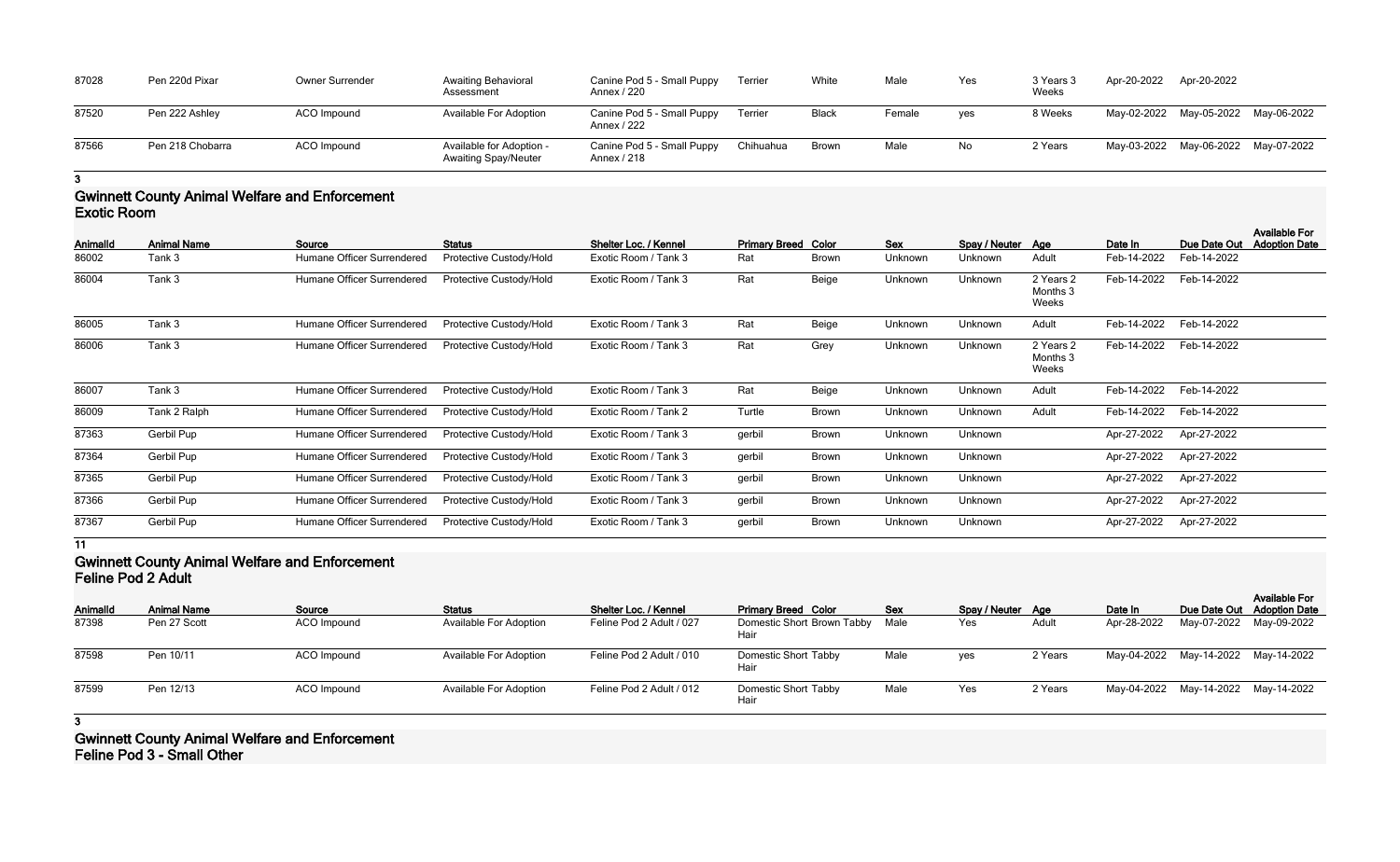|          |                    |             |                               |                              |                                  |     |                   |       |         |                                     | <b>Available For</b>       |
|----------|--------------------|-------------|-------------------------------|------------------------------|----------------------------------|-----|-------------------|-------|---------|-------------------------------------|----------------------------|
| Animalld | <b>Animal Name</b> | Source      | <b>Status</b>                 | Shelter Loc. / Kennel        | <b>Primary Breed Color</b>       | Sex | Spay / Neuter Age |       | Date In |                                     | Due Date Out Adoption Date |
| 87487    | Pen 60/61d         | ACO Impound | <b>Available For Adoption</b> | Feline Pod 3 - Small Other / | Domestic Short Grey Tabby Female |     | Yes               | Adult |         | Apr-30-2022 Apr-30-2022 May-03-2022 |                            |
|          |                    |             |                               |                              | Hai                              |     |                   |       |         |                                     |                            |

#### **Gwinnett County Animal Welfare and Enforcement Feline Pod 3 - Small Other Annex**

| <b>AnimalId</b> | <b>Animal Name</b> | Source             | <b>Status</b>                 | <b>Shelter Loc. / Kennel</b>              | <b>Primary Breed Color</b>  | <b>Sex</b> | Spay / Neuter Age |                     | Date In     |                         | <b>Available For</b><br>Due Date Out Adoption Date |
|-----------------|--------------------|--------------------|-------------------------------|-------------------------------------------|-----------------------------|------------|-------------------|---------------------|-------------|-------------------------|----------------------------------------------------|
| 87527           | Pen 57/58 Larry    | <b>ACO Impound</b> | <b>Available For Adoption</b> | Feline Pod 3 - Small Other<br>Annex / 057 | Domestic Short Grey<br>Haiı | Male       | Yes               | 2 Years<br>(approx) | May-02-2022 | May-05-2022 May-05-2022 |                                                    |

**1**

#### **Gwinnett County Animal Welfare and Enforcement Holding Canine**

| <b>AnimalId</b> | <b>Animal Name</b>   | Source                     | <b>Status</b>                                           | Shelter Loc. / Kennel | <b>Primary Breed Color</b> |                      | <b>Sex</b> | Spay / Neuter Age |                                       | Date In     | Due Date Out | <b>Available For</b><br><b>Adoption Date</b> |
|-----------------|----------------------|----------------------------|---------------------------------------------------------|-----------------------|----------------------------|----------------------|------------|-------------------|---------------------------------------|-------------|--------------|----------------------------------------------|
| 71295           | Dh17 Boi Hw+         | <b>ACO</b> Impound         | <b>Available For Adoption</b>                           | Holding Canine / 17   | Pit Bull                   | <b>Brown</b>         | Male       | Yes               | 4 Years 2<br>Weeks                    | Apr-18-2022 | Apr-28-2022  | Apr-30-2022                                  |
| 73134           | Dh-16c Choji         | Owner Surrender            | <b>Available For Adoption</b>                           | Holding Canine / 16   | Labrador                   | White                | Male       | Yes               | 3 Years 1<br>Week                     | Jan-24-2022 | Mar-30-2022  |                                              |
| 86585           | Dh4 Michelle Hw++    | ACO Impound                | <b>Available For Adoption</b>                           | Holding Canine / 4    | Pit Bull                   | <b>Brown Brindle</b> | Female     | yes               | 3 Years 1<br>Month 2 Weeks            | Mar-18-2022 | Mar-21-2022  | Mar-22-2022                                  |
| 86699           | Dh-14 Thor           | Owner Surrender            | <b>Available For Adoption</b>                           | Holding Canine / 14   | Pit Bull                   | Tan                  | Male       | Yes               | 2 Years 1<br>Month 1 Week<br>(approx) | Apr-20-2022 | Apr-20-2022  | Apr-20-2022                                  |
| 86764           | Dh12 Charleston Hw + | ACO Impound                | <b>Available For Adoption</b>                           | Holding Canine / 12   | Pit Bull                   | <b>Black Brown</b>   | Male       | Yes               | 2 Years 1<br>Month 1 Week             | Mar-28-2022 | Mar-31-2022  | Apr-02-2022                                  |
| 86863           | Dh1 Mollie Hw++      | Owner Surrender            | <b>Available For Adoption</b>                           | Holding Canine / 1    | Labrador                   | <b>Black</b>         | Female     | yes               | 9 Years 1<br>Month                    | Apr-04-2022 | Apr-04-2022  | Apr-04-2022                                  |
| 86896           | Dh-13c Granola Hw++  | <b>ACO</b> Impound         | <b>Available For Adoption</b>                           | Holding Canine / 13   | Pit Bull                   | Brown                | Male       | Yes               | 3 Years 1<br>Month                    | Apr-05-2022 | Apr-08-2022  | Apr-09-2022                                  |
| 87086           | Dh6 India Hw++       | <b>ACO</b> Impound         | <b>Available For Adoption</b>                           | Holding Canine / 6    | Labrador                   | Grey                 | Female     | Yes               | 3 Years 3<br>Weeks                    | Apr-12-2022 | Apr-15-2022  | Apr-18-2022                                  |
| 87087           | Dh5 Kashmir Hw+      | <b>ACO</b> Impound         | <b>Available For Adoption</b>                           | Holding Canine / 5    | Pit Bull                   | Grey                 | Female     | yes               | 1 Year 3<br>Weeks<br>(approx)         | Apr-12-2022 | Apr-15-2022  | Apr-18-2022                                  |
| 87471           | Dh2 Zipper Hw+       | <b>ACO</b> Impound         | <b>Under Vet Care</b>                                   | Holding Canine / 2    | Pit Bull                   | Brown                | Male       | Yes               | 5 Years 1<br>Week                     | Apr-29-2022 | May-03-2022  |                                              |
| 87534           | Dh 15 Pops           | ACO Impound                | Available for Adoption -<br><b>Awaiting Spay/Neuter</b> | Holding Canine / 15   | Shepherd                   | <b>Black</b>         | Male       | No                | 9 Months                              | May-02-2022 | May-05-2022  | May-07-2022                                  |
| 87571           | Dh-007 Posh          | Humane Officer Surrendered | <b>Available For Adoption</b>                           | Holding Canine / 7    | Terrier                    | Brown                | Female     | yes               | 9 Weeks                               | May-03-2022 | May-03-2022  | May-06-2022                                  |
| 87572           | Dh-007 Baby          | Humane Officer Surrendered | <b>Available For Adoption</b>                           | Holding Canine / 7    | Terrier                    | Tan                  | Female     | yes               | 9 Weeks                               | May-03-2022 | May-03-2022  | May-06-2022                                  |
| 87573           | Dh-007 Ginger        | Humane Officer Surrendered | <b>Available For Adoption</b>                           | Holding Canine / 7    | Terrier                    | <b>Brown</b>         | Female     | Yes               | 9 Weeks                               | May-03-2022 | May-03-2022  | May-06-2022                                  |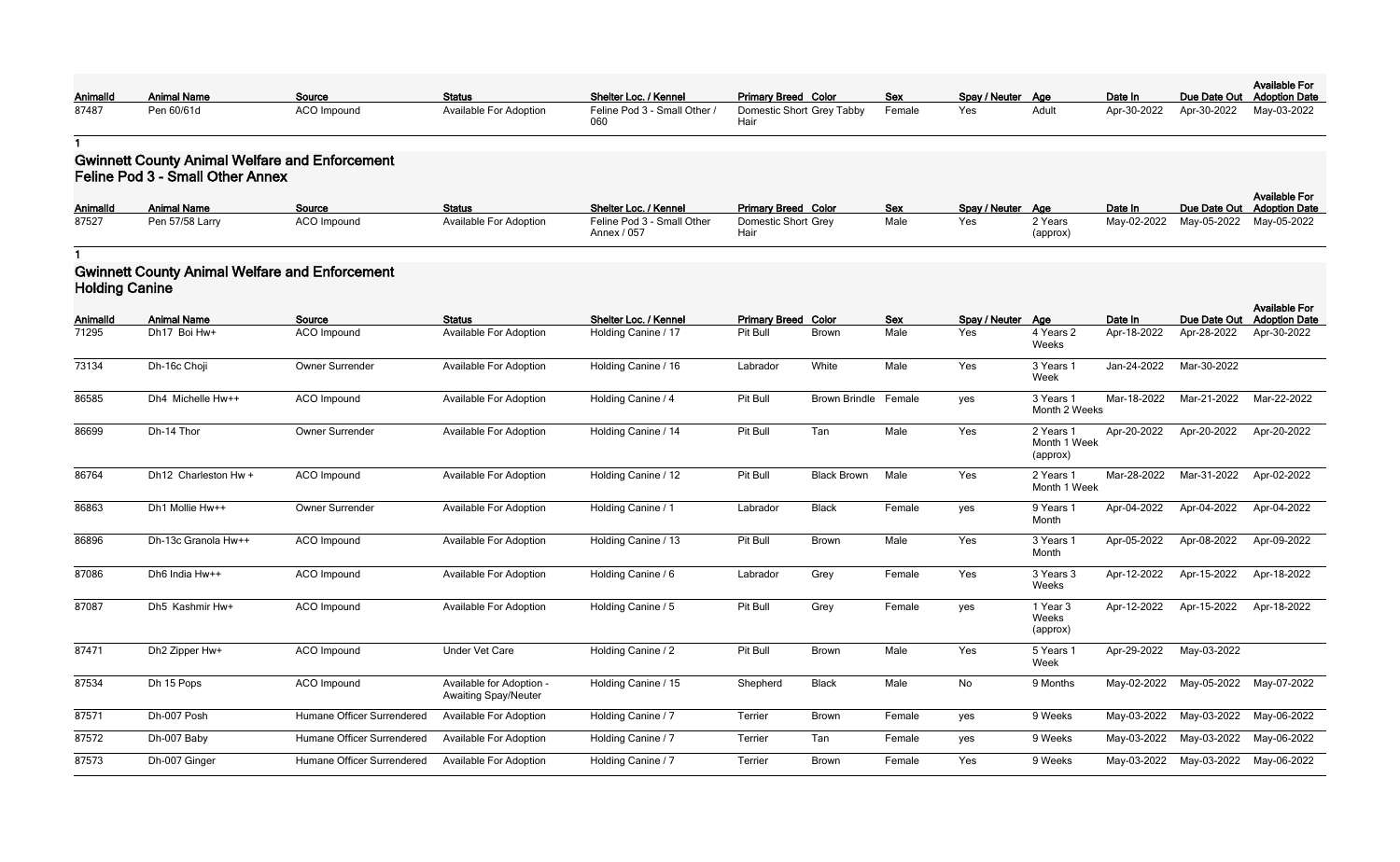| 87574 | Dh-007 Sporty   | Humane Officer Surrendered | <b>Available For Adoption</b> | Holding Canine / 7  | Terrier              | <b>Brown</b> | Female | yes     | 9 Weeks                        | May-03-2022 | May-03-2022 | May-06-2022 |
|-------|-----------------|----------------------------|-------------------------------|---------------------|----------------------|--------------|--------|---------|--------------------------------|-------------|-------------|-------------|
| 87575 | Dh-011 Brian    | Humane Officer Surrendered | <b>Available For Adoption</b> | Holding Canine / 11 | Terrier              | <b>Brown</b> | Male   | yes     | 9 Weeks                        | May-03-2022 | May-03-2022 | May-06-2022 |
| 87576 | Dh-011 Kevin    | Humane Officer Surrendered | <b>Available For Adoption</b> | Holding Canine / 11 | Terrier              | <b>Brown</b> | Male   | yes     | 9 Weeks                        | May-03-2022 | May-03-2022 | May-06-2022 |
| 87577 | Dh-11 Nick      | Humane Officer Surrendered | <b>Available For Adoption</b> | Holding Canine / 11 | Terrier              | Tan          | Male   | yes     | 9 Weeks                        | May-03-2022 | May-03-2022 | May-06-2022 |
| 87578 | $Dh-11AJ$       | Humane Officer Surrendered | <b>Available For Adoption</b> | Holding Canine / 11 | Terrier              | Tan          | Male   | Yes     | 9 Weeks                        | May-03-2022 | May-03-2022 | May-06-2022 |
| 87593 | <b>Dh10</b>     | ACO Impound                | <b>Awaiting Triage</b>        | Holding Canine / 10 | Siberian Husky Red   |              | Female | Unknown | 3 Years<br>(approx)            | May-04-2022 | May-07-2022 |             |
| 87614 | D H 09          | ACO Impound                | <b>Awaiting Triage</b>        | Holding Canine / 9  | Siberian Husky Brown |              | Female | Unknown | 1 Year 5<br>Months<br>(approx) | May-04-2022 | May-07-2022 |             |
| 87615 | Dh 8            | ACO Impound                | <b>Awaiting Triage</b>        | Holding Canine / 8  | Maltese              | White        | Female | Unknown |                                | May-04-2022 | May-14-2022 |             |
| 87616 | Dh <sub>8</sub> | ACO Impound                | <b>Awaiting Triage</b>        | Holding Canine / 8  | Chihuahua            | <b>Black</b> | Female | Unknown |                                | May-04-2022 | May-14-2022 |             |
| 23    |                 |                            |                               |                     |                      |              |        |         |                                |             |             |             |

### **Gwinnett County Animal Welfare and Enforcement Holding Feline**

| <b>AnimalId</b> | <b>Animal Name</b> | Source             | <b>Status</b>                 | Shelter Loc. / Kennel | <b>Primary Breed Color</b>                   | <b>Sex</b> | Spay / Neuter Age |                      | Date In     | Due Date Out            | <b>Available For</b><br><b>Adoption Date</b> |
|-----------------|--------------------|--------------------|-------------------------------|-----------------------|----------------------------------------------|------------|-------------------|----------------------|-------------|-------------------------|----------------------------------------------|
| 87587           | Ch 8 Gene          | ACO Impound        | <b>Available For Adoption</b> | Holding Feline / 8    | <b>Domestic Short Black</b><br>Hair          | Male       | Yes               | 8 Weeks              | May-04-2022 | May-04-2022             | May-06-2022                                  |
| 87588           | Ch 8 Bob           | ACO Impound        | <b>Available For Adoption</b> | Holding Feline / 8    | Orange Tabby Male<br>Domestic<br>Medium Hair |            | Yes               | 8 Weeks              |             | May-04-2022 May-04-2022 |                                              |
| 87589           | Ch 8 Linda         | <b>ACO Impound</b> | <b>Available For Adoption</b> | Holding Feline / 8    | Domestic Short Tortoiseshell<br>Hair         | Female     | Yes               | 8 Weeks              | May-04-2022 | May-04-2022             | May-06-2022                                  |
| 87597           | Ch 10 Sam          | Owner Surrender    | <b>Available For Adoption</b> | Holding Feline / 10   | Domestic Short White<br>Hair                 | Male       | Yes               | 7 Months             | May-04-2022 | May-04-2022             |                                              |
| 87600           | Ch 11 Marlon       | ACO Impound        | <b>Available For Adoption</b> | Holding Feline / 11   | Domestic Short Grey<br>Hair                  | Male       | Yes               | 4 Months             |             | May-04-2022 May-04-2022 |                                              |
| 87601           | Ch 12 Michael      | ACO Impound        | <b>Available For Adoption</b> | Holding Feline / 12   | Domestic Short Grey<br>Hair                  | Male       | Yes               | 6 Months<br>(approx) | May-04-2022 | May-04-2022             | May-06-2022                                  |
| 87602           | Ch 9 Randy         | ACO Impound        | <b>Available For Adoption</b> | Holding Feline / 9    | <b>Domestic Short Black</b><br>Hair          | Male       | Yes               | 4 Months             | May-04-2022 | May-04-2022             |                                              |
| 87603           | Ch 7 Jackie        | ACO Impound        | Available For Adoption        | Holding Feline / 7    | <b>Domestic Short Torbie</b><br>Hair         | Female     | Yes               | 4 Months             | May-04-2022 | May-04-2022             |                                              |

**8**

#### **Gwinnett County Animal Welfare and Enforcement In Foster**

| _______<br><b>AnimalId</b> | <b>Animal Name</b> | <b>Source</b> | <b>Status</b>                | Shelter Loc. / Kennel | <b>Primary Breed Color</b>     | <b>Sex</b> | Spay/Neuter Age |                                          | Date In                 | Due Date Out Adoption Date | <b>Available For</b> |
|----------------------------|--------------------|---------------|------------------------------|-----------------------|--------------------------------|------------|-----------------|------------------------------------------|-------------------------|----------------------------|----------------------|
| 82257                      | In Foster Pc Mung  | ACO Impound   | Protective Custody In Foster | In Foster             | Snake - Olive Yellow<br>Python | Jnknown    | Unknown         | <sup>1</sup> Year 8<br>Months 3<br>Weeks | Aug-12-2021 Aug-12-2021 |                            |                      |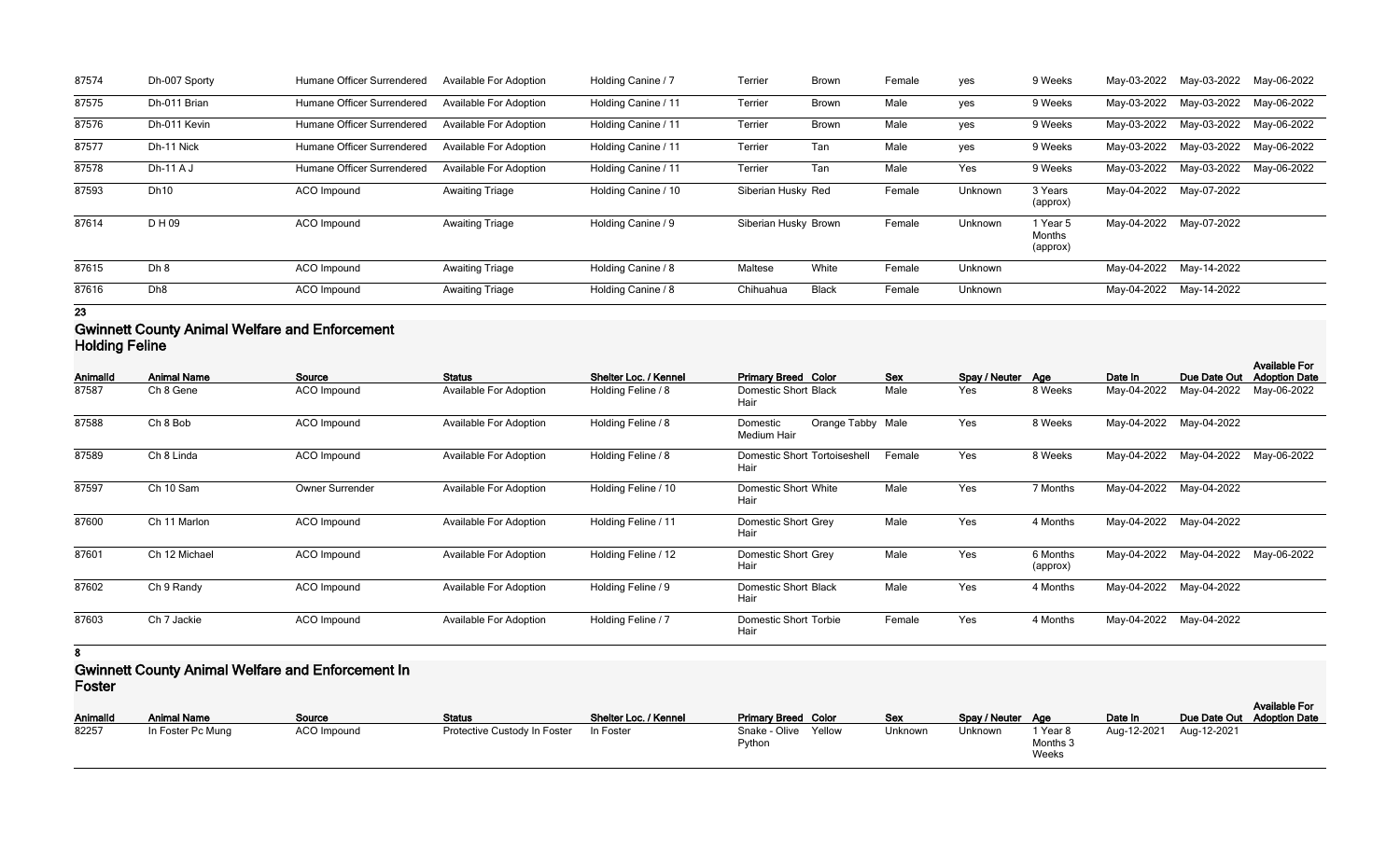| 82263 | In Foster Pc Loki    | <b>ACO</b> Impound            | Protective Custody In Foster          | In Foster          | Domestic<br>Longhair | <b>Black</b>                     | Male    | Unknown | 10 Months 3<br>Weeks<br>(approx)           | Aug-12-2021 | Aug-12-2021             |             |
|-------|----------------------|-------------------------------|---------------------------------------|--------------------|----------------------|----------------------------------|---------|---------|--------------------------------------------|-------------|-------------------------|-------------|
| 82405 | In Foster Cowboy     | Humane Officer Surrendered    | In Foster                             | In Foster          | German<br>Shepherd   | <b>Black</b>                     | Male    | Yes     | 2 Years 8<br>Months 2<br>Weeks<br>(approx) | Dec-05-2021 | Dec-05-2021             | Mar-21-2022 |
| 85246 | In Foster Sophie     | <b>ACO</b> Impound            | Available for Adoption - In<br>Foster | In Foster          | American Pit<br>Bull | White                            | Female  | Yes     | 1 Year 4<br>Months                         | Dec-30-2021 | Jan-04-2022             | Jan-05-2022 |
| 85406 | In Foster Zeus       | ACO Impound                   | Available for Adoption - In<br>Foster | In Foster / 115    | Pit Bull             | <b>Black</b>                     | Male    | Yes     | 1 Year 3<br>Months 3<br>Weeks              | Jan-10-2022 | Jan-20-2022             | Jan-21-2022 |
| 85477 | In Foster-Titan      | ACO Impound                   | In Foster                             | In Foster          | American Pit<br>Bull | Fawn                             | Male    | Yes     | 1 Year 1 Month Jan-14-2022<br>1 Week       |             | Jan-18-2022             |             |
| 85692 | In Foster Shadow Hw  | Owner Surrender               | In Foster                             | In Foster          | Shepherd             | <b>Black</b>                     | Female  | Yes     | 5 Years 2<br>Months 2<br>Weeks<br>(approx) | Mar-01-2022 | Mar-01-2022             | Feb-10-2022 |
| 85734 | Db-8d Grizzly        | <b>ACO</b> Impound            | Protective Custody In Foster          | In Foster / 8      | Siberian Husky Red   |                                  | Male    | No      | 1 Year 3<br>Months                         | Feb-01-2022 | Feb-11-2022             |             |
| 85911 | In Foster Sonny      | ACO Impound                   | In Foster                             | In Foster          | Hair                 | Domestic Short Orange Tabby Male |         | Yes     | 9 Months 3<br>Weeks<br>(approx)            | Feb-10-2022 | Feb-13-2022             |             |
| 85996 | In Foster Pc Coco    | <b>ACO</b> Impound            | Protective Custody In Foster          | In Foster          | Macaw                | Blue                             | Female  | Unknown | 24 Years 2<br>Months 2<br>Weeks            | Feb-14-2022 | Feb-14-2022             |             |
| 85997 | Tank 1               | Humane Officer Surrendered    | Protective Custody In Foster          | In Foster / Tank 1 | Hamster              | <b>Brown</b>                     | Unknown | Unknown | Adult                                      | Feb-14-2022 | Feb-14-2022             |             |
| 85998 | Tank 1               | Humane Officer Surrendered    | Protective Custody In Foster          | In Foster / Tank 1 | Hamster              | Beige                            | Unknown | Unknown | Adult                                      | Feb-14-2022 | Feb-14-2022             |             |
| 85999 | Tank 1               | Humane Officer Surrendered    | Protective Custody In Foster          | In Foster / Tank 1 | Hamster              | Beige                            | Unknown | Unknown | Adult                                      | Feb-14-2022 | Feb-14-2022             |             |
| 86000 | Tank 1               | Humane Officer Surrendered    | Protective Custody In Foster          | In Foster / Tank 1 | Hamster              | Orange                           | Unknown | Unknown | Adult                                      |             | Feb-14-2022 Feb-14-2022 |             |
| 86001 | Tank 1               | Humane Officer Surrendered    | Protective Custody In Foster          | In Foster / Tank 1 | Hamster              | Cream                            | Unknown | Unknown | Adult                                      | Feb-14-2022 | Feb-14-2022             |             |
| 86008 | In Foster Pc Bird    | Humane Officer Surrendered    | Protective Custody In Foster          | In Foster          | Cockateil            | Grey                             | Unknown | Unknown | 3 Years 2<br>Months 3<br>Weeks             |             | Feb-14-2022 Feb-14-2022 |             |
| 86068 | In Foster Little Boy | Owner Surrender               | Available for Adoption - In<br>Foster | In Foster          | Labrador             | Brown                            | Male    | Yes     | 10 Years 2<br>Months 2<br>Weeks            | Feb-18-2022 | Feb-21-2022             | Feb-23-2022 |
| 86604 | In Foster Cicily     | ACO Impound                   | Awaiting Vet Approval - In<br>Foster  | In Foster          | Pit Bull             | Tan                              | Female  | Yes     | 7 Months 2<br>Weeks                        | Mar-20-2022 | Mar-23-2022             |             |
| 86767 | In Foster C Dior     | ACO Impound                   | Protective Custody In Foster          | In Foster          | Poodle<br>Miniature  | Tan                              | Male    | No      | 1 Year 1 Month Mar-28-2022<br>1 Week       |             | Apr-07-2022             | Apr-08-2022 |
| 86936 | In Foster Riddick    | <b>ACO</b> Impound            | Hold In Foster                        | In Foster          | Hair                 | Domestic Short Orange Tabby Male |         | No      |                                            | Apr-07-2022 | Apr-10-2022             |             |
| 86967 | In Foster            | <b>Cruelty Case Offspring</b> | Protective Custody In Foster          | In Foster          | Hamster              | Orange                           | Unknown | Unknown | 4 Weeks                                    | Apr-08-2022 | Apr-08-2022             |             |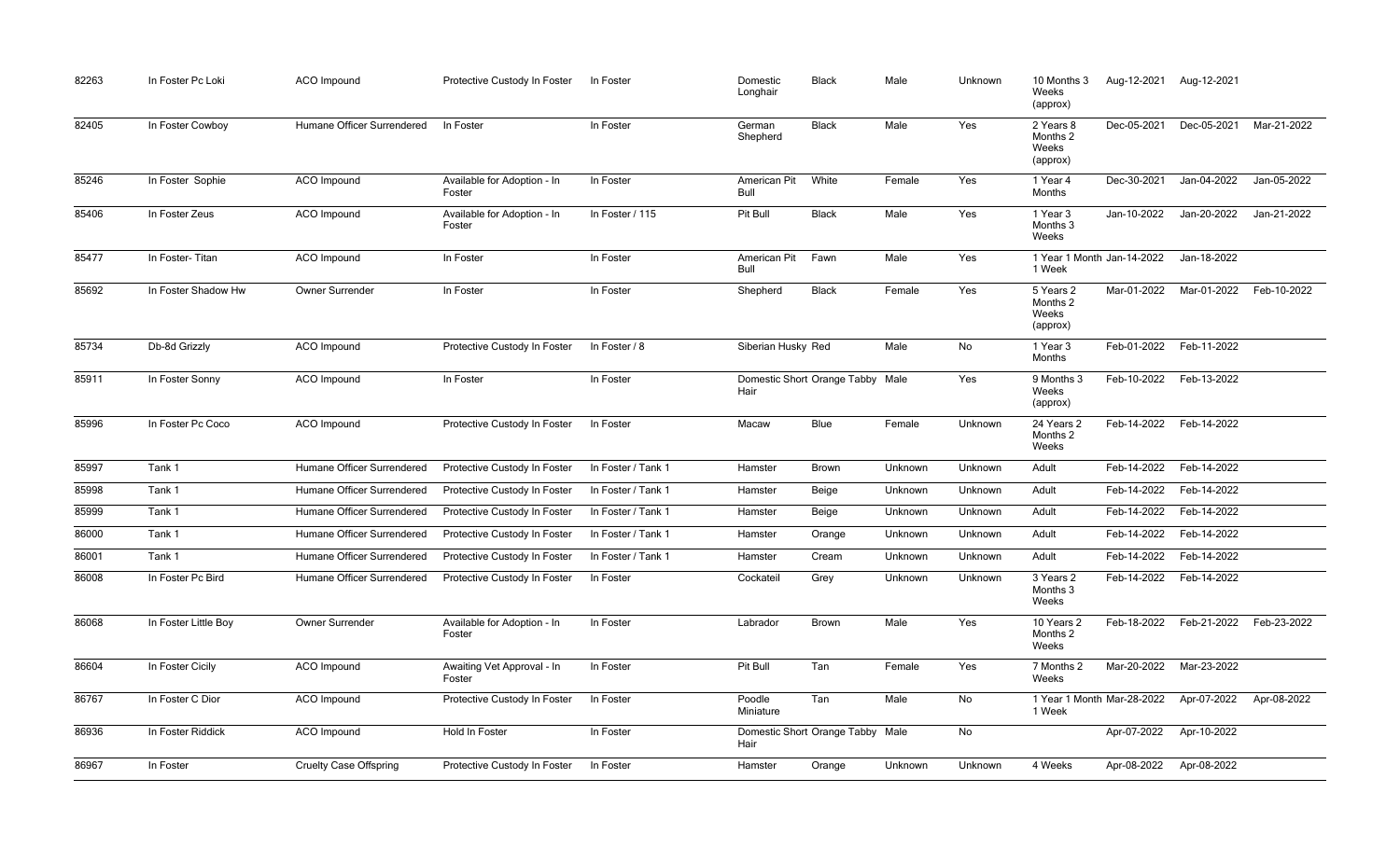| 86968 | In Foster        | <b>Cruelty Case Offspring</b> | Protective Custody In Foster | In Foster | Hamster                             | Orange | Unknown | Unknown | 4 Weeks | Apr-08-2022 | Apr-08-2022 |
|-------|------------------|-------------------------------|------------------------------|-----------|-------------------------------------|--------|---------|---------|---------|-------------|-------------|
| 86969 | In Foster        | <b>Cruelty Case Offspring</b> | Protective Custody In Foster | In Foster | Hamster                             | Orange | Unknown | Unknown | 4 Weeks | Apr-08-2022 | Apr-08-2022 |
| 86970 | In Foster        | <b>Cruelty Case Offspring</b> | Protective Custody In Foster | In Foster | Hamster                             | Orange | Unknown | Unknown | 4 Weeks | Apr-08-2022 | Apr-08-2022 |
| 86971 | In Foster        | <b>Cruelty Case Offspring</b> | Protective Custody In Foster | In Foster | Hamster                             | Orange | Unknown | Unknown | 4 Weeks | Apr-08-2022 | Apr-08-2022 |
| 86972 | In Foster        | <b>Cruelty Case Offspring</b> | Protective Custody In Foster | In Foster | Hamster                             | Orange | Unknown | Unknown | 4 Weeks | Apr-08-2022 | Apr-08-2022 |
| 86973 | In Foster        | <b>Cruelty Case Offspring</b> | Protective Custody In Foster | In Foster | Hamster                             | Orange | Unknown | Unknown | 4 Weeks | Apr-08-2022 | Apr-08-2022 |
| 86974 | In Foster        | <b>Cruelty Case Offspring</b> | Protective Custody In Foster | In Foster | Hamster                             | Orange | Unknown | Unknown | 4 Weeks | Apr-08-2022 | Apr-08-2022 |
| 86975 | In Foster        | <b>Cruelty Case Offspring</b> | Protective Custody In Foster | In Foster | Hamster                             | Orange | Unknown | Unknown | 4 Weeks | Apr-08-2022 | Apr-08-2022 |
| 86976 | In Foster        | <b>Cruelty Case Offspring</b> | Protective Custody In Foster | In Foster | Hamster                             | Orange | Unknown | Unknown | 4 Weeks | Apr-08-2022 | Apr-08-2022 |
| 87062 | In Foster        | <b>Cruelty Case Offspring</b> | Protective Custody In Foster | In Foster | Hamster                             | Orange | Unknown | Unknown | 4 Weeks | Apr-08-2022 | Apr-12-2022 |
| 87063 |                  | <b>Cruelty Case Offspring</b> | Protective Custody In Foster | In Foster | Hamster                             | Orange | Unknown | Unknown | 3 Weeks | Apr-12-2022 | Apr-12-2022 |
| 87064 |                  | <b>Cruelty Case Offspring</b> | Protective Custody In Foster | In Foster | Hamster                             | Orange | Unknown | Unknown | 3 Weeks | Apr-12-2022 | Apr-12-2022 |
| 87065 |                  | <b>Cruelty Case Offspring</b> | Protective Custody In Foster | In Foster | Hamster                             | Orange | Unknown | Unknown | 3 Weeks | Apr-12-2022 | Apr-12-2022 |
| 87066 |                  | <b>Cruelty Case Offspring</b> | Protective Custody In Foster | In Foster | Hamster                             | Orange | Unknown | Unknown | 3 Weeks | Apr-12-2022 | Apr-12-2022 |
| 87067 |                  | <b>Cruelty Case Offspring</b> | Protective Custody In Foster | In Foster | Hamster                             | Orange | Unknown | Unknown | 3 Weeks | Apr-12-2022 | Apr-12-2022 |
| 87068 |                  | <b>Cruelty Case Offspring</b> | Protective Custody In Foster | In Foster | Hamster                             | Orange | Unknown | Unknown | 3 Weeks | Apr-12-2022 | Apr-12-2022 |
| 87069 |                  | <b>Cruelty Case Offspring</b> | Protective Custody In Foster | In Foster | Hamster                             | Orange | Unknown | Unknown | 3 Weeks | Apr-12-2022 | Apr-12-2022 |
| 87070 |                  | <b>Cruelty Case Offspring</b> | Protective Custody In Foster | In Foster | Hamster                             | Orange | Unknown | Unknown | 3 Weeks | Apr-12-2022 | Apr-12-2022 |
| 87071 |                  | <b>Cruelty Case Offspring</b> | Protective Custody In Foster | In Foster | Hamster                             | Orange | Unknown | Unknown | 3 Weeks | Apr-12-2022 | Apr-12-2022 |
| 87072 |                  | <b>Cruelty Case Offspring</b> | Protective Custody In Foster | In Foster | Hamster                             | Orange | Unknown | Unknown | 3 Weeks | Apr-12-2022 | Apr-12-2022 |
| 87073 |                  | <b>Cruelty Case Offspring</b> | Protective Custody In Foster | In Foster | Hamster                             | Orange | Unknown | Unknown | 3 Weeks | Apr-12-2022 | Apr-12-2022 |
| 87074 |                  | <b>Cruelty Case Offspring</b> | Protective Custody In Foster | In Foster | Hamster                             | Orange | Unknown | Unknown | 3 Weeks | Apr-12-2022 | Apr-12-2022 |
| 87075 |                  | <b>Cruelty Case Offspring</b> | Protective Custody In Foster | In Foster | Hamster                             | Orange | Unknown | Unknown | 3 Weeks | Apr-12-2022 | Apr-12-2022 |
| 87076 |                  | <b>Cruelty Case Offspring</b> | Protective Custody In Foster | In Foster | Hamster                             | Orange | Unknown | Unknown | 3 Weeks | Apr-12-2022 | Apr-12-2022 |
| 87111 | In Foster Lilith | ACO Impound                   | Hold In Foster               | In Foster | <b>Domestic Short Black</b><br>Hair |        | Female  | No      | 7 Weeks | Apr-13-2022 | Apr-13-2022 |
| 87219 | In Foster        | ACO Impound                   | Hold In Foster               | In Foster | <b>Domestic Short Black</b><br>Hair |        | Male    | No      | 7 Weeks | Apr-19-2022 | Apr-19-2022 |
| 87220 | In Foster Cookie | ACO Impound                   | Hold In Foster               | In Foster | <b>Domestic Short Black</b><br>Hair |        | Female  | No      | 7 Weeks | Apr-19-2022 | Apr-19-2022 |
| 87221 | In Foster Oreo   | ACO Impound                   | Hold In Foster               | In Foster | <b>Domestic Short Black</b><br>Hair |        | Female  | No      | 7 Weeks | Apr-19-2022 | Apr-19-2022 |
| 87222 | In Foster        | ACO Impound                   | Hold In Foster               | In Foster | <b>Domestic Short Black</b><br>Hair |        | Male    | No      | 7 Weeks | Apr-19-2022 | Apr-19-2022 |
| 87223 | In Foster Belle  | ACO Impound                   | Hold In Foster               | In Foster | Domestic Short Grey Tabby           |        | Female  | No      | 7 Weeks | Apr-19-2022 | Apr-19-2022 |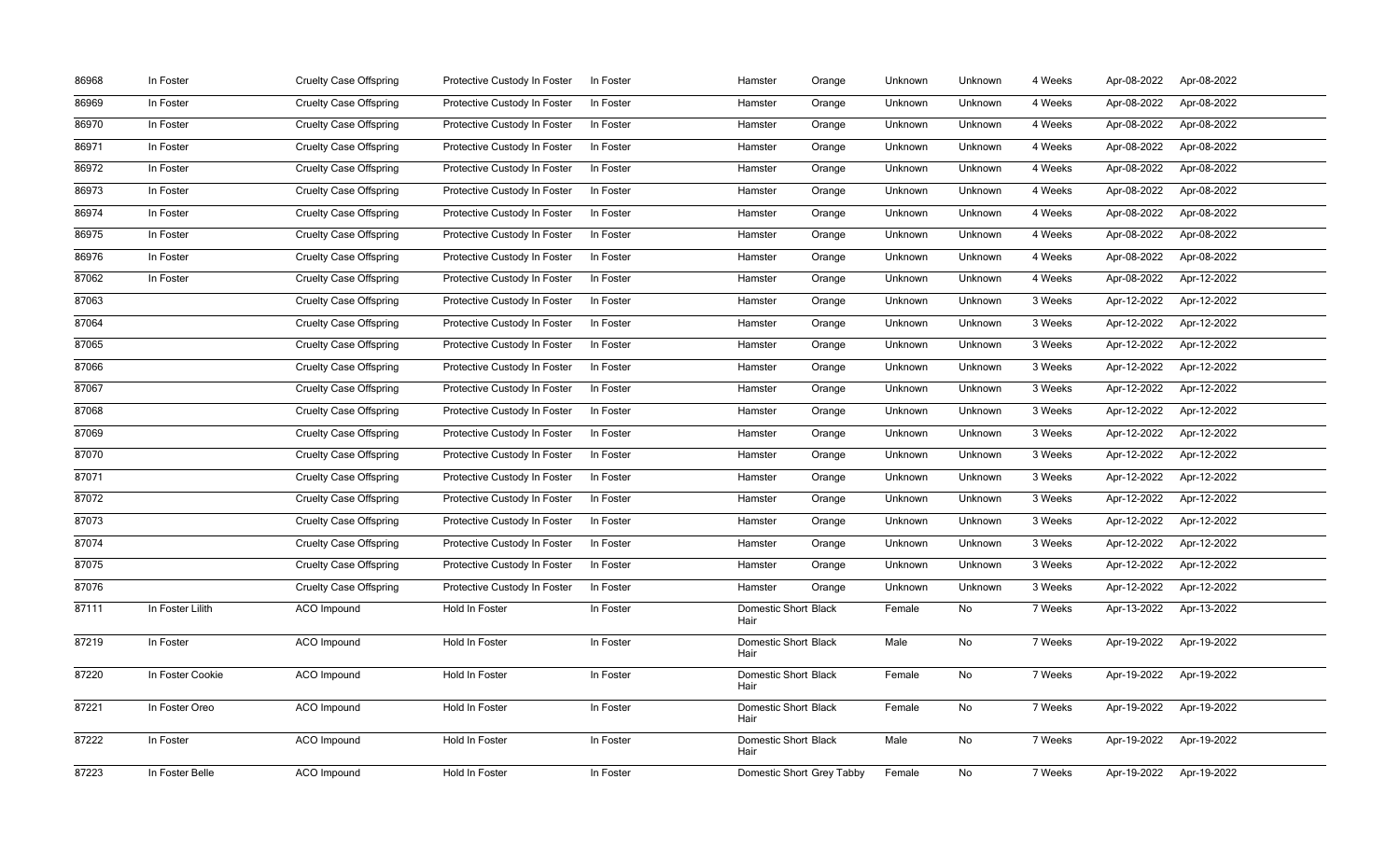|       |                          |                    |                              |                | Hair                                 |        |         |         |             |             |
|-------|--------------------------|--------------------|------------------------------|----------------|--------------------------------------|--------|---------|---------|-------------|-------------|
| 87290 | Sf-8 Tinker              | ACO Impound        | In Foster                    | In Foster / 8  | Domestic Short Brown Tabby<br>Hair   | Female | Unknown | 4 Weeks | Apr-22-2022 | Apr-25-2022 |
| 87380 | Sf-8 Baby Ruth           | ACO Impound        | Hold In Foster               | In Foster      | <b>Domestic Short Black</b><br>Hair  | Female | Unknown | 6 Weeks | Apr-27-2022 | Apr-27-2022 |
| 87381 | Sf-8 Sweet Tart          | ACO Impound        | Hold In Foster               | In Foster      | Domestic Short Grey Tabby<br>Hair    | Female | Unknown | 6 Weeks | Apr-27-2022 | Apr-27-2022 |
| 87382 | Sf-30 Kit Kat            | ACO Impound        | Hold In Foster               | In Foster / 30 | Domestic Short Grey Tabby<br>Hair    | Female | Unknown | 6 Weeks | Apr-27-2022 | Apr-27-2022 |
| 87383 | Sf-30 Mr. Goodbar        | <b>ACO</b> Impound | <b>Hold In Foster</b>        | In Foster / 30 | <b>Domestic Short Grey</b><br>Hair   | Male   | Unknown | 6 Weeks | Apr-27-2022 | Apr-27-2022 |
| 87384 | Sf-28 Skittles           | ACO Impound        | Hold In Foster               | In Foster / 28 | <b>Domestic Short Grey</b><br>Hair   | Female | Unknown | 6 Weeks | Apr-27-2022 | Apr-27-2022 |
| 87385 | Sf-28 Rolo               | ACO Impound        | Hold In Foster               | In Foster / 28 | <b>Domestic Short Black</b><br>Hair  | Male   | Unknown | 6 Weeks | Apr-27-2022 | Apr-27-2022 |
| 87389 | Sf-10 Peppermint Patty   | <b>ACO</b> Impound | Hold In Foster               | In Foster / 10 | <b>Domestic Short Black</b><br>Hair  | Female | Unknown | 6 Weeks | Apr-27-2022 | Apr-30-2022 |
| 87419 | In Foster Zara           | <b>ACO</b> Impound | Protective Custody In Foster | In Foster      | American Pit<br><b>Black</b><br>Bull | Female | Unknown | 4 Weeks | Apr-28-2022 | Apr-28-2022 |
| 87420 | In Foster Owen Grady     | <b>ACO</b> Impound | Protective Custody In Foster | In Foster      | White<br>American Pit<br>Bull        | Male   | Unknown | 4 Weeks | Apr-28-2022 | Apr-28-2022 |
| 87421 | In Foster Claire Dearing | ACO Impound        | Protective Custody In Foster | In Foster      | American Pit<br>Brown<br>Bull        | Female | Unknown | 4 Weeks | Apr-28-2022 | Apr-28-2022 |
| 87422 | In Foster Allan Grant    | ACO Impound        | Protective Custody In Foster | In Foster      | American Pit<br>White<br>Bull        | Male   | Unknown | 4 Weeks | Apr-28-2022 | Apr-28-2022 |
| 87423 |                          | ACO Impound        | Protective Custody In Foster | In Foster      | American Pit<br>White<br>Bull        | Male   | Unknown | 4 Weeks | Apr-28-2022 | Apr-28-2022 |
| 87424 | In Foster Ellie Sattler  | <b>ACO</b> Impound | Protective Custody In Foster | In Foster      | American Pit<br>White<br>Bull        | Female | Unknown | 4 Weeks | Apr-28-2022 | Apr-28-2022 |

#### **Gwinnett County Animal Welfare and Enforcement Neglect Canine**

| Animalld | <b>Animal Name</b> | Source                     | <b>Status</b>           | Shelter Loc. / Kennel  | <b>Primary Breed Color</b> |                           | <b>Sex</b> | Spay / Neuter Age |                            | Date In     | Due Date Out            | <b>Available For</b><br><b>Adoption Date</b> |
|----------|--------------------|----------------------------|-------------------------|------------------------|----------------------------|---------------------------|------------|-------------------|----------------------------|-------------|-------------------------|----------------------------------------------|
| 85508    | Nd06               | ACO Impound                | Protective Custody/Hold | Neglect Canine / Nd-06 | Pit Bull                   | <b>Brindle</b>            | Male       | No                | 6 Months<br>Week           | Jan-15-2022 | Feb-04-2022             | Feb-04-2022                                  |
| 85674    | Nd-03              | Humane Officer Surrendered | Protective Custody/Hold | Neglect Canine / Nd-03 | Labrador                   | <b>Black</b>              | Male       | Yes               | 2 Years 3<br>Months 1 Week | Jan-28-2022 | Feb-07-2022             |                                              |
| 85688    | Nd <sub>5</sub>    | <b>ACO</b> Impound         | Protective Custody/Hold | Neglect Canine / Nd-05 | Pit Bull                   | <b>Brown Brindle Male</b> |            | Unknown           | 6 Months<br>Week           | Jan-29-2022 | Jan-29-2022             |                                              |
| 85693    | Nd-4c Lucky        | <b>ACO</b> Impound         | Protective Custody/Hold | Neglect Canine / Nd-04 | Pit Bull                   | <b>Black Brindle</b>      | Male       | No                | 8 Years 3<br>Months        | Jan-30-2022 | Jan-30-2022             |                                              |
| 87275    | N D 02 Lady        | Humane Officer Surrendered | Protective Custody/Hold | Neglect Canine / 2     | Cane Corso                 | <b>Black</b>              | Female     | Unknown           | 5 Months 2<br><b>Weeks</b> |             | May-03-2022 May-18-2022 |                                              |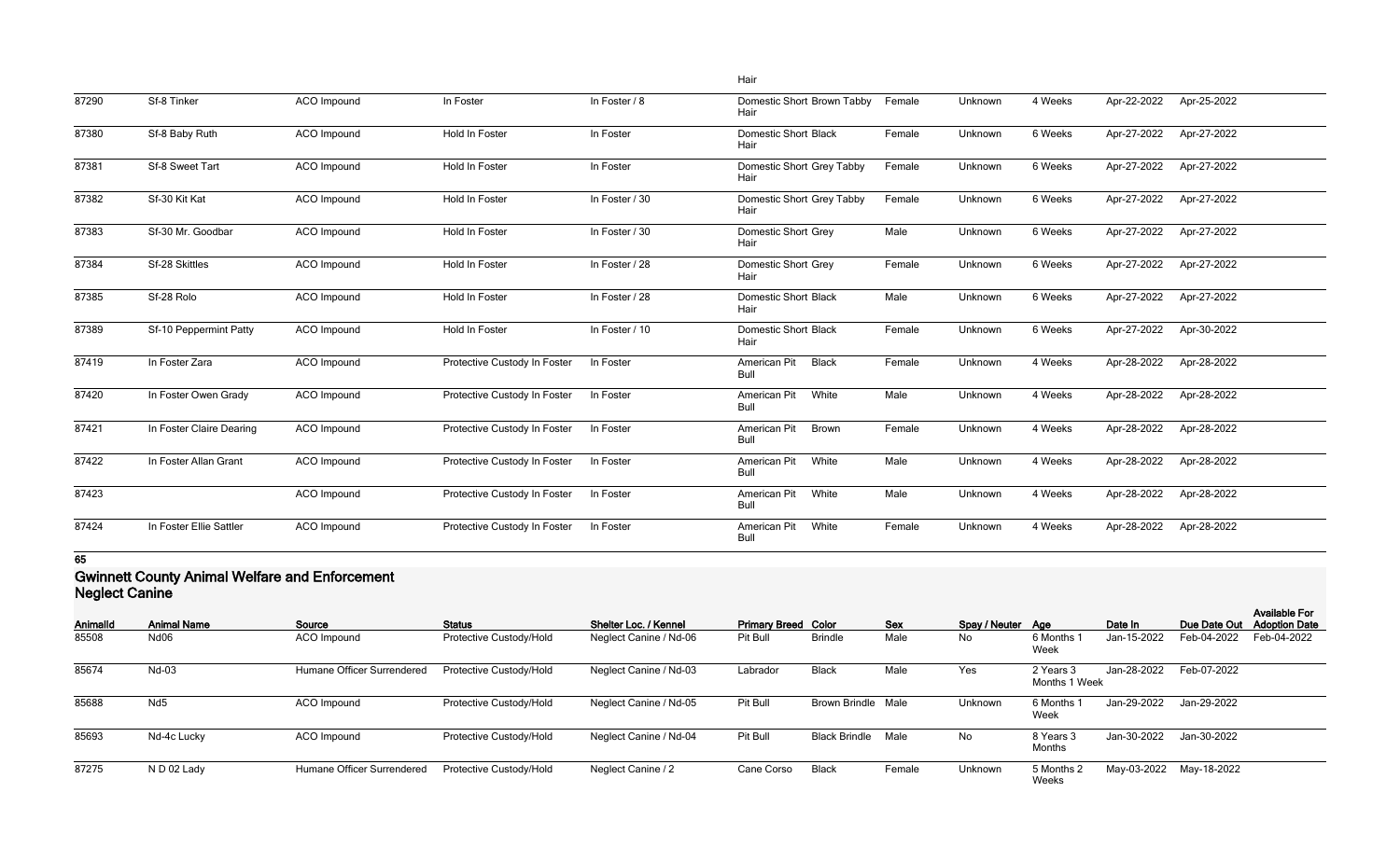## **Gwinnett County Animal Welfare and Enforcement Neglect Canine Annex**

| Animalld | <b>Animal Name</b> | Source                     | <b>Status</b>           | Shelter Loc. / Kennel                             | <b>Primary Breed Color</b> |              | <b>Sex</b> | Spay / Neuter Age |                                        | Date In                 | Due Date Out            | <b>Available For</b><br><b>Adoption Date</b> |
|----------|--------------------|----------------------------|-------------------------|---------------------------------------------------|----------------------------|--------------|------------|-------------------|----------------------------------------|-------------------------|-------------------------|----------------------------------------------|
| 80314    | Nd10 Amber         | ACO Impound                | Protective Custody/Hold | Neglect Canine Annex / Nd-10 American Pit         | Bull                       | Black        | Female     | Yes               | 2 Years 1<br>Months                    | Mar-03-2022             | Mar-13-2022             | Mar-14-2022                                  |
| 85507    | <b>Nd11</b>        | ACO Impound                | Protective Custody/Hold | Neglect Canine Annex / Nd-11 Labrador             |                            | <b>Black</b> | Female     | No                | 6 Months<br>Week                       | Jan-15-2022             | Feb-04-2022             | Feb-04-2022                                  |
| 86401    | Nd09c Lucy         | ACO Impound                | Protective Custody/Hold | Neglect Canine Annex / Nd-09 Labrador             |                            | White        | Female     | Unknown           | 4 Years 1<br>Month 3 Weeks<br>(approx) | Mar-08-2022 Apr-05-2022 |                         |                                              |
| 87637    | Nd8                | Humane Officer Surrendered | <b>Awaiting Triage</b>  | Neglect Canine Annex / Nd-08 Siberian Husky Black |                            |              | Female     | Unknown           | 3 Years<br>(approx)                    |                         | May-05-2022 May-15-2022 |                                              |

#### **4**

## **Gwinnett County Animal Welfare and Enforcement Neglect Feline/ Maternity**

| Animalld | <b>Animal Name</b> | Source                     | <b>Status</b>                                           | Shelter Loc. / Kennel                 | <b>Primary Breed Color</b>          |                    | Sex    | Spay / Neuter | Aae                        | Date In     | Due Date Out | <b>Available For</b><br><b>Adoption Date</b> |
|----------|--------------------|----------------------------|---------------------------------------------------------|---------------------------------------|-------------------------------------|--------------------|--------|---------------|----------------------------|-------------|--------------|----------------------------------------------|
| 86658    | Nf-11              | Humane Officer Surrendered | <b>Awaiting Triage</b>                                  | <b>Neglect Feline/ Maternity / 11</b> | Siamese                             | Seal Point         | Female | No            | 10 Weeks                   | May-05-2022 | May-05-2022  |                                              |
| 86659    | Nf-11              | Humane Officer Surrendered | <b>Awaiting Triage</b>                                  | Neglect Feline/ Maternity / 11        | Siamese                             | Seal Point         | Female | No            | 10 Weeks                   | May-05-2022 | May-05-2022  |                                              |
| 87443    | Nf-29 Morticia     | <b>ACO</b> Impound         | <b>Awaiting Transfer</b>                                | Neglect Feline/ Maternity / 29        | <b>Domestic Short Black</b><br>Hair |                    | Female | No            | 5 Years 1<br>Week (approx) | Apr-28-2022 | Apr-29-2022  |                                              |
| 87496    | Nf 46 Gladys       | <b>ACO</b> Impound         | <b>Awaiting Rescue</b>                                  | Neglect Feline/ Maternity / 46        | Domestic Short Torbie<br>Hair       |                    | Female | Unknown       | Senior                     | Apr-30-2022 | May-04-2022  |                                              |
| 87518    | Nf-28 Phish Food   | <b>ACO</b> Impound         | Awaiting Vet Exam / Health<br>Check                     | <b>Neglect Feline/ Maternity / 28</b> | Domestic<br>Medium Hair             | <b>Black</b>       | Female | No            | 7 Weeks                    | May-02-2022 | May-02-2022  |                                              |
| 87618    | <b>Nf-12</b>       | ACO Impound                | Available for Adoption -<br><b>Awaiting Spay/Neuter</b> | Neglect Feline/ Maternity / 12        | Domestic Short Black<br>Hair        |                    | Female | No            | 2 Years                    | May-05-2022 | May-05-2022  | May-07-2022                                  |
| 87628    | $Nf-7c$            | ACO Impound                | Available for Adoption -<br><b>Awaiting Spay/Neuter</b> | <b>Neglect Feline/ Maternity / 7</b>  | Domestic<br>Medium Hair             | <b>Brown Tabby</b> | Male   | No            | 7 Weeks                    | May-05-2022 | May-05-2022  | May-07-2022                                  |
| 87629    | $Nf-8$             | ACO Impound                | Available for Adoption -<br><b>Awaiting Spay/Neuter</b> | Neglect Feline/ Maternity / 8         | Domestic Short Black<br>Hair        |                    | Female | No            | 7 Weeks                    | May-05-2022 | May-05-2022  | May-07-2022                                  |

**8**

### **Gwinnett County Animal Welfare and Enforcement Puppy Triage**

| Animalld | <b>Animal Name</b> | Source             | <b>Status</b>                       | Shelter Loc. / Kennel | <b>Primary Breed Color</b>   | <b>Sex</b> | Spay / Neuter Age |         | Date In                 |             | <b>Available For</b><br>Due Date Out Adoption Date |
|----------|--------------------|--------------------|-------------------------------------|-----------------------|------------------------------|------------|-------------------|---------|-------------------------|-------------|----------------------------------------------------|
| 87269    | Pt-2 Smartie       | <b>ACO</b> Impound | Awaiting Vet Exam / Health<br>Check | Puppy Triage / 2      | Domestic Short Black<br>Hair | Male       | No                | 5 Weeks | Apr-21-2022             | Apr-21-2022 |                                                    |
| 87270    | Pt-2 Spree         | ACO Impound        | Awaiting Vet Exam / Health<br>Check | Puppy Triage / 2      | Domestic Short Tabby<br>Hair | Male       | No                | 5 Weeks | Apr-21-2022 Apr-21-2022 |             |                                                    |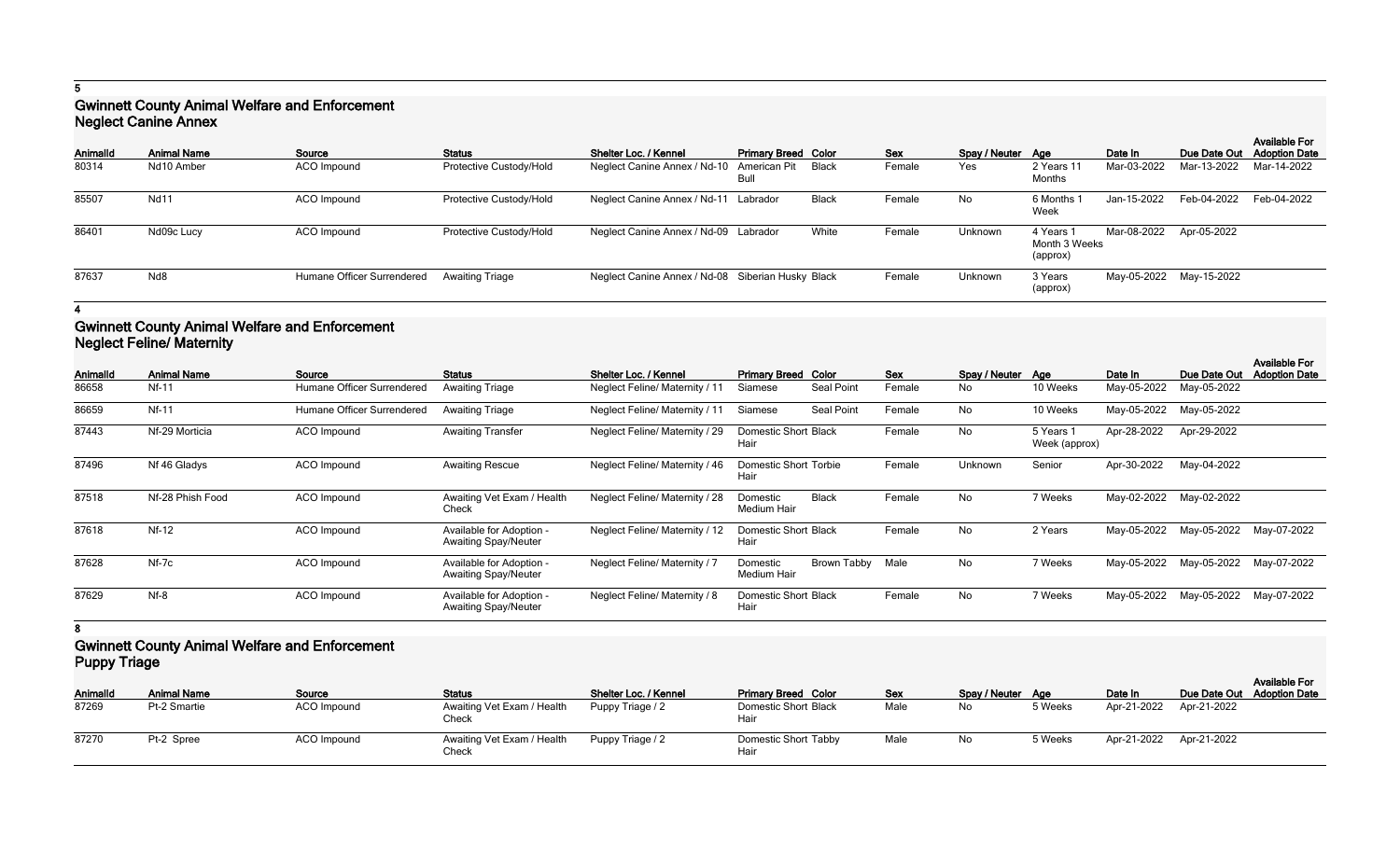| 87271 | Pt-2 Twizzler     | ACO Impound        | Awaiting Vet Exam / Health<br>Check                     | Puppy Triage / 2    | Domestic Short Grey Tabby<br>Hair          | Male    | No        | 5 Weeks           | Apr-21-2022 | Apr-21-2022             |             |
|-------|-------------------|--------------------|---------------------------------------------------------|---------------------|--------------------------------------------|---------|-----------|-------------------|-------------|-------------------------|-------------|
| 87394 | Pt-1 Mom          | ACO Impound        | Awaiting Vet Exam / Health<br>Check                     | Puppy Triage / 1    | Domestic Short Grey Tabby<br>Hair          | Female  | No        | 2 Years 1<br>Week | Apr-27-2022 | Apr-30-2022             |             |
| 87395 | Pt-1 First Kitten | ACO Impound        | Awaiting Vet Exam / Health<br>Check                     | Puppy Triage / 1    | <b>Domestic Short Black</b><br>Hair        | Female  | No        | 2 Weeks           | Apr-27-2022 | Apr-27-2022             |             |
| 87413 | $Pt-1$            | ACO Impound        | Awaiting Vet Exam / Health<br>Check                     | Puppy Triage / 1    | <b>Domestic Short Grey</b><br>Hair         | Unknown | Unknown   | Baby              | Apr-28-2022 | May-01-2022             |             |
| 87414 | $Pt-1$            | ACO Impound        | Awaiting Vet Exam / Health<br>Check                     | Puppy Triage / 1    | <b>Domestic Short Grey</b><br>Hair         | Unknown | Unknown   | Baby              | Apr-28-2022 | Apr-30-2022             |             |
| 87415 | $Pt-1$            | ACO Impound        | Awaiting Vet Exam / Health<br>Check                     | Puppy Triage / 1    | <b>Domestic Short Grey</b><br>Hair         | Unknown | Unknown   | Baby              | Apr-28-2022 | Apr-30-2022             |             |
| 87556 | Pt-3 Mom D        | ACO Impound        | Awaiting Vet Exam / Health<br>Check                     | Puppy Triage / 3    | <b>Domestic Short Calico</b><br>Hair       | Female  | No        | 1 Year            |             | May-03-2022 May-06-2022 |             |
| 87557 | Pt-3 Kitten 1     | <b>ACO</b> Impound | Awaiting Vet Exam / Health<br>Check                     | Puppy Triage / 3    | Domestic Short Grey Tabby<br>Hair          | Female  | Unknown   | Adult             |             | May-03-2022 May-03-2022 |             |
| 87558 | Pt-3 Kitten 2     | ACO Impound        | Awaiting Vet Exam / Health<br>Check                     | Puppy Triage / 3    | Domestic Short Grey Tabby<br>Hair          | Female  | Unknown   | Adult             |             | May-03-2022 May-03-2022 |             |
| 87559 | Pt-3 Kitten 3     | <b>ACO</b> Impound | Awaiting Vet Exam / Health<br>Check                     | Puppy Triage / 3    | Domestic Short Orange Tabby Female<br>Hair |         | Unknown   | Adult             | May-03-2022 | May-03-2022             |             |
| 87560 | Pt-3 Kitten 4     | ACO Impound        | Awaiting Vet Exam / Health<br>Check                     | Puppy Triage / 3    | <b>Domestic Short Calico</b><br>Hair       | Female  | Unknown   | Adult             |             | May-03-2022 May-03-2022 |             |
| 87561 | Pt-3 Kitten 5     | ACO Impound        | Awaiting Vet Exam / Health<br>Check                     | Puppy Triage / 3    | Domestic Short Grey Tabby<br>Hair          | Female  | Unknown   | Adult             | May-03-2022 | May-03-2022             |             |
| 87619 | $Pt-5$            | ACO Impound        | Available for Adoption -<br><b>Awaiting Spay/Neuter</b> | Puppy Triage        | <b>Domestic Short Grey</b><br>Hair         | Male    | No        | 8 Weeks           | May-05-2022 | May-05-2022             | May-07-2022 |
| 87620 | $Pt-5$            | ACO Impound        | Awaiting Vet Exam / Health<br>Check                     | <b>Puppy Triage</b> | <b>Domestic Short Black</b><br>Hair        | Male    | No        | 8 Weeks           | May-05-2022 | May-05-2022             | May-07-2022 |
| 87621 | $Pt-5$            | <b>ACO</b> Impound | Awaiting Vet Exam / Health<br>Check                     | <b>Puppy Triage</b> | <b>Domestic Short Black</b><br>Hair        | Female  | <b>No</b> | 8 Weeks           |             | May-05-2022 May-05-2022 | May-07-2022 |

#### **Gwinnett County Animal Welfare and Enforcement Sick Canine**

| -------         |                     |                        |                                             |                       |                            |              |            |                   |                               |             |              |                                              |
|-----------------|---------------------|------------------------|---------------------------------------------|-----------------------|----------------------------|--------------|------------|-------------------|-------------------------------|-------------|--------------|----------------------------------------------|
| <b>AnimalId</b> | <b>Animal Name</b>  | Source                 | <b>Status</b>                               | Shelter Loc. / Kennel | <b>Primary Breed Color</b> |              | <b>Sex</b> | Spay / Neuter Age |                               | Date In     | Due Date Out | <b>Available For</b><br><b>Adoption Date</b> |
| 86537           | Sd-1c Taz           | ACO Impound            | <b>Available For Adoption</b>               | Sick Canine / 1       | Pit Bull                   | <b>Brown</b> | Male       | Yes               | 11 Months 2<br>Weeks          | Mar-16-2022 | Apr-09-2022  |                                              |
| 87007           | Sd7c Croissant Hw++ | ACO Impound            | <b>Available For Adoption</b>               | Sick Canine / 7       | Terrier                    | <b>Black</b> | Female     | Yes               | 2 Years 3<br>Weeks            | Apr-08-2022 | Apr-11-2022  | Apr-29-2022                                  |
| 87246           | Sd-2 Yasu Cujo      | <b>Owner Surrender</b> | Available For Adoption - No<br>Web Presence | Sick Canine / 2       | Pug                        | <b>Brown</b> | Male       | Yes               | 1 Year 6<br>Months 2<br>Weeks | Apr-20-2022 | May-02-2022  | May-03-2022                                  |
| 87247           | Sd-2 Dexter         | <b>Owner Surrender</b> | Available For Adoption - No<br>Web Presence | Sick Canine / 2       | Chihuahua                  | <b>Brown</b> | Male       | Yes               | 1 Year 6<br>Months 2          | Apr-20-2022 |              | May-02-2022 May-03-2022                      |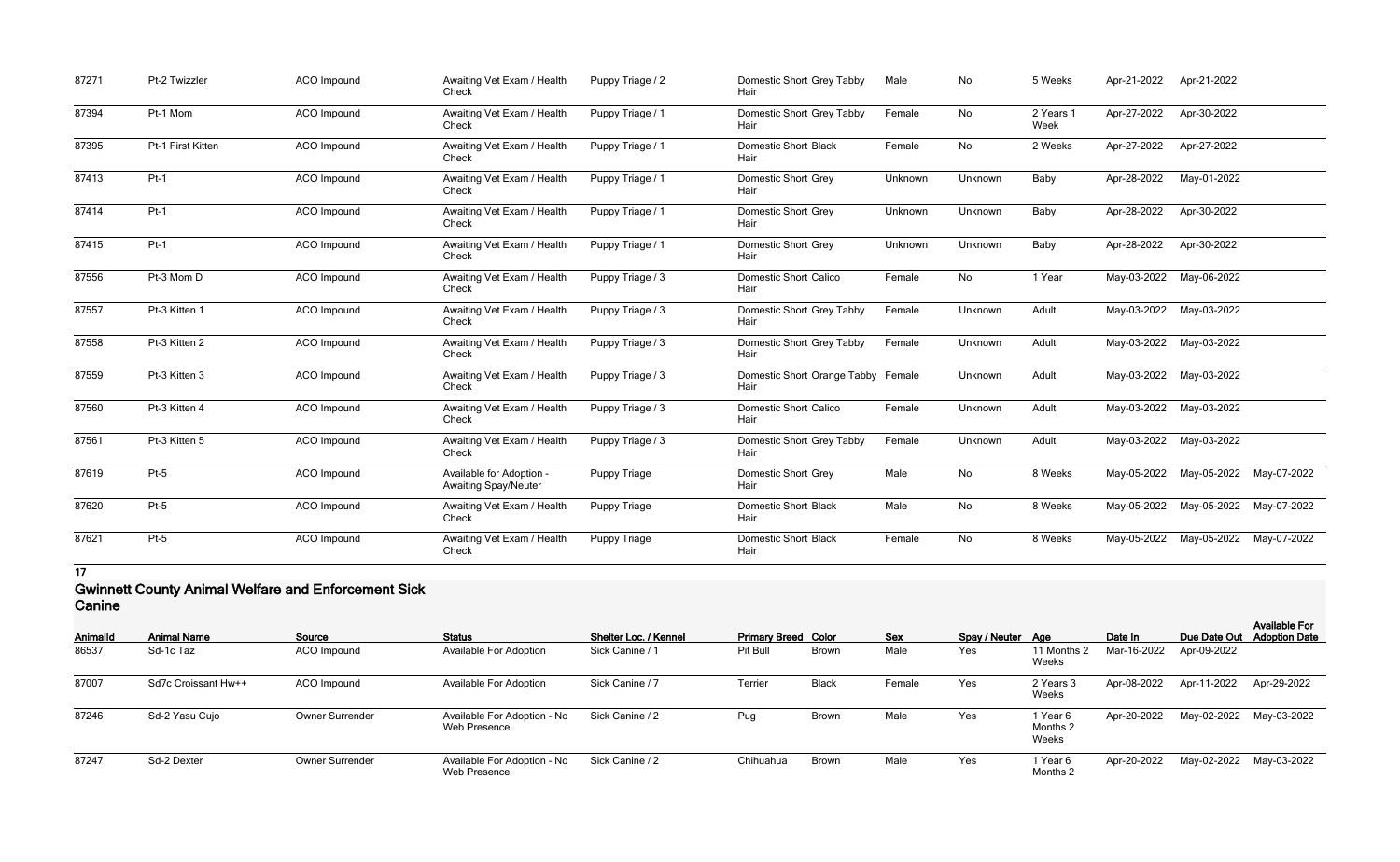|       |              |                    |                                                         |                 |                     |                |        |           | Weeks                         |             |             |             |
|-------|--------------|--------------------|---------------------------------------------------------|-----------------|---------------------|----------------|--------|-----------|-------------------------------|-------------|-------------|-------------|
| 87329 | Sd-08d Max   | ACO Impound        | <b>Awaiting Behavioral</b><br>Assessment                | Sick Canine / 8 | Pit Bull            | <b>Brindle</b> | Male   | Yes       | 2 Years 1<br>Week             | Apr-26-2022 | May-06-2022 | May-06-2022 |
| 87555 | Sd-06 Amy    | <b>ACO</b> Impound | Available for Adoption -<br><b>Awaiting Spay/Neuter</b> | Sick Canine / 6 | Labrador            | <b>Black</b>   | Female | No        | 1 Year 6<br>Months            | May-03-2022 | May-06-2022 | May-07-2022 |
| 87564 | Sd 3c Fluffy | ACO Impound        | Available for Adoption -<br><b>Awaiting Spay/Neuter</b> | Sick Canine / 3 | Pit Bull            | Grey           | Male   | No        | 5 Years                       | May-03-2022 | May-06-2022 | May-07-2022 |
| 87567 | Sd-05 Rock   | ACO Impound        | Available for Adoption -<br><b>Awaiting Spay/Neuter</b> | Sick Canine / 5 | Pit Bull            | <b>Brown</b>   | Male   | No        | 6 Years                       | May-03-2022 | May-06-2022 | May-07-2022 |
| 87594 | Sd-04 C      | ACO Impound        | <b>Available For Adoption</b>                           | Sick Canine / 4 | Belgian<br>Malinois | Brown          | Female | <b>No</b> | 2 Years                       | May-04-2022 | May-07-2022 | May-09-2022 |
| 87626 | Sd-9 Rascal  | <b>ACO</b> Impound | Available for Adoption -<br><b>Awaiting Spay/Neuter</b> | Sick Canine / 9 | Labrador            | White          | Male   | No        | 1 Year 7<br>Months 4<br>Weeks | May-05-2022 | May-05-2022 | May-07-2022 |

### **Gwinnett County Animal Welfare and Enforcement Sick Canine Annex**

| Animalld | <b>Animal Name</b> | Source             | <b>Status</b>                                           | Shelter Loc. / Kennel  | <b>Primary Breed Color</b> |                    | <b>Sex</b> | Spay / Neuter | Aae                                        | Date In     | Due Date Out | <b>Available For</b><br><b>Adoption Date</b> |
|----------|--------------------|--------------------|---------------------------------------------------------|------------------------|----------------------------|--------------------|------------|---------------|--------------------------------------------|-------------|--------------|----------------------------------------------|
| 78647    | Sd-12c Hamlet      | Owner Surrender    | <b>Awaiting Triage</b>                                  | Sick Canine Annex / 12 | Shepherd                   | Tan                | Male       | Yes           | 6 Years 2<br>Months 3<br>Weeks<br>(approx) | May-03-2022 | May-03-2022  |                                              |
| 87077    | Sd-14d Forrest     | <b>ACO</b> Impound | <b>Awaiting Behavioral</b><br>Assessment                | Sick Canine Annex / 14 | Jindo                      | White              | Male       | No            | 12 Years 3<br>Weeks                        | Apr-12-2022 | Apr-15-2022  | Apr-16-2022                                  |
| 87528    | Sd18 Farva         | ACO Impound        | Available for Adoption -<br><b>Awaiting Spay/Neuter</b> | Sick Canine Annex / 18 | Labrador                   | Tri Color          | Male       | No            | 1 Year 6<br>Months                         | May-02-2022 | May-05-2022  | May-07-2022                                  |
| 87562    | Sd-10              | ACO Impound        | Available For Adoption                                  | Sick Canine Annex / 10 | Pit Bull                   | Brown Brindle Male |            | Yes           | 4 Years                                    | May-03-2022 | May-06-2022  | May-07-2022                                  |
| 87565    | Sd 16 Hart         | ACO Impound        | Available for Adoption -<br><b>Awaiting Spay/Neuter</b> | Sick Canine Annex / 16 | Pit Bull                   | <b>Brindle</b>     | Male       | No            | 5 Years                                    | May-03-2022 | May-06-2022  | May-07-2022                                  |
| 87590    | Sd13 Zina          | <b>ACO</b> Impound | <b>Awaiting Triage</b>                                  | Sick Canine Annex / 13 | Belgian<br>Malinois        | Tan                | Female     | Unknown       | 2 Years                                    | May-04-2022 | May-14-2022  |                                              |
| 87595    | Sd-17              | ACO Impound        | <b>Awaiting Triage</b>                                  | Sick Canine Annex / 17 | Pit Bull                   | Red                | Male       | Unknown       | 1 Year                                     | May-04-2022 | May-14-2022  |                                              |
| 87639    | Sd-015             | ACO Impound        | <b>Awaiting Triage</b>                                  | Sick Canine Annex / 15 | Maltese                    | <b>Black</b>       | Male       | Unknown       | 3 Years                                    | May-05-2022 | May-08-2022  |                                              |

**8**

### **Gwinnett County Animal Welfare and Enforcement Sick Feline**

| <b>Feline</b>   |                    |             |                                     |                       |                                   |            |                   |         |         |                         |                                                    |
|-----------------|--------------------|-------------|-------------------------------------|-----------------------|-----------------------------------|------------|-------------------|---------|---------|-------------------------|----------------------------------------------------|
| <b>AnimalId</b> | <b>Animal Name</b> | Source      | <b>Status</b>                       | Shelter Loc. / Kennel | <b>Primary Breed Color</b>        | <b>Sex</b> | Spay / Neuter Age |         | Date In |                         | <b>Available For</b><br>Due Date Out Adoption Date |
| 87386           | Sf-6 Gummie Bear   | ACO Impound | Awaiting Vet Exam / Health<br>Check | Sick Feline / 6       | Domestic Short Grey<br>Hair       | Female     | Unknown           | 6 Weeks |         | Apr-27-2022 Apr-27-2022 |                                                    |
| 87387           | Sf-6 Twix          | ACO Impound | Awaiting Vet Exam / Health<br>Check | Sick Feline / 6       | Domestic Short Grey Tabby<br>Hair | Male       | Unknown           | 6 Weeks |         | Apr-27-2022 Apr-27-2022 |                                                    |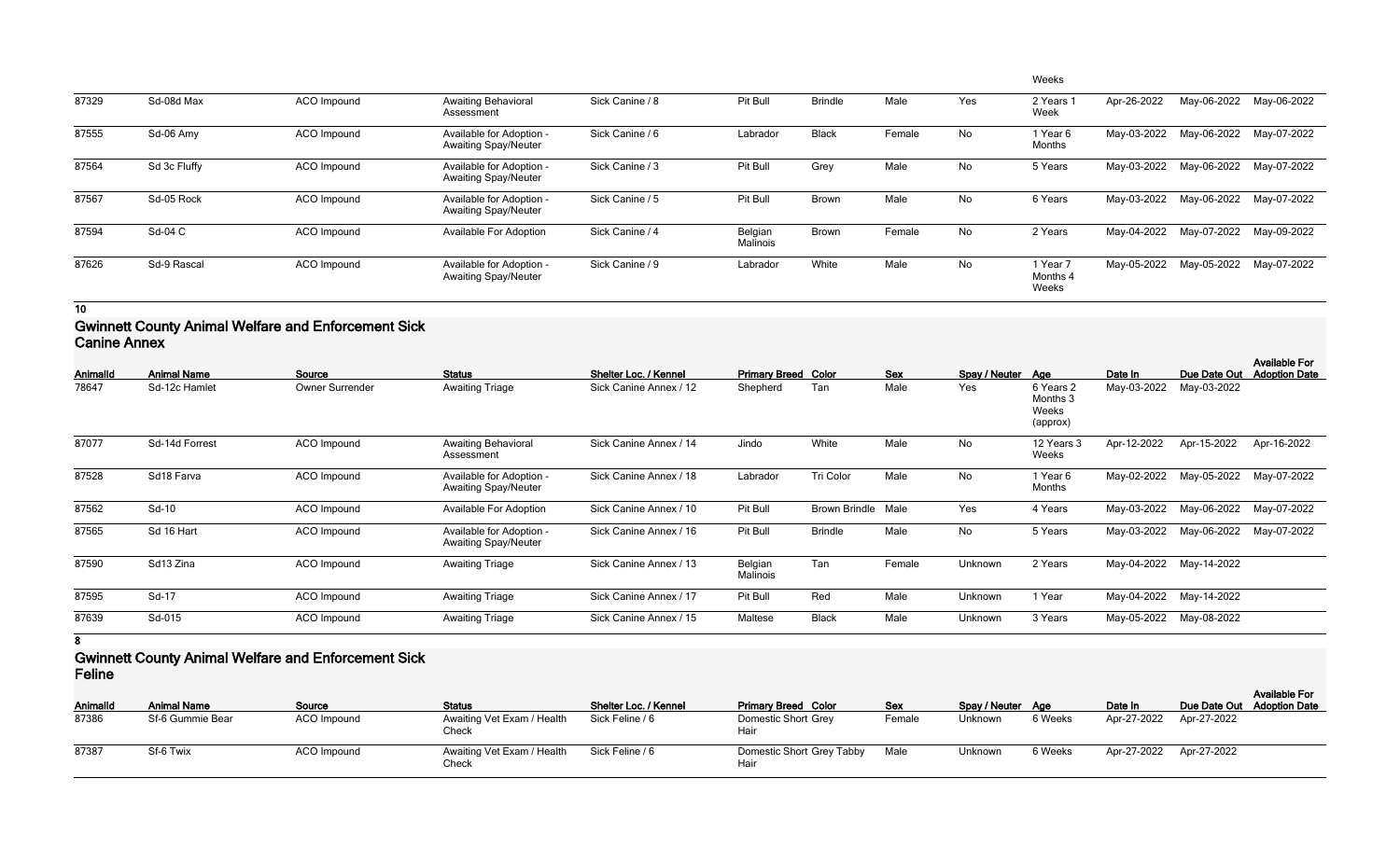| 87440 | Sf-44 Razzles        | <b>ACO</b> Impound | Awaiting Vet Exam / Health<br>Check                     | Sick Feline / 44 | <b>Domestic Short Grey</b><br>Hair  | Female  | No      | 8 Weeks | Apr-28-2022             | Apr-28-2022             |
|-------|----------------------|--------------------|---------------------------------------------------------|------------------|-------------------------------------|---------|---------|---------|-------------------------|-------------------------|
| 87457 | Sf 12                | <b>ACO</b> Impound | Awaiting Vet Exam / Health<br>Check                     | Sick Feline / 12 | <b>Domestic Short Black</b><br>Hair | Female  | No      | 5 Weeks | Apr-29-2022             | May-02-2022             |
| 87488 | Sf-46 Sugar Baby     | ACO Impound        | Available for Adoption -<br><b>Awaiting Spay/Neuter</b> | Sick Feline / 46 | Domestic Short Brown Tabby<br>Hair  | Female  | No      | 6 Weeks | Apr-30-2022             | Apr-30-2022             |
| 87529 | Sf-8 Chocolate Chip  | <b>ACO</b> Impound | Available for Adoption -<br><b>Awaiting Spay/Neuter</b> | Sick Feline / 8  | Domestic Short Brown Tabby<br>Hair  | Male    | No      | 7 Weeks | May-02-2022 May-02-2022 |                         |
| 87530 | Sf-8 Cookies N Cream | ACO Impound        | Awaiting Vet Exam / Health<br>Check                     | Sick Feline / 8  | Domestic Short Brown Tabby<br>Hair  | Female  | No      | 7 Weeks | May-02-2022             | May-02-2022             |
| 87531 | Sf-8 Karamel Sutra   | <b>ACO</b> Impound | Awaiting Vet Exam / Health<br>Check                     | Sick Feline / 8  | Domestic Short Grey Tabby<br>Hair   | Female  | No      | 7 Weeks | May-02-2022             | May-02-2022             |
| 87532 | Sf-8 Cannoli         | ACO Impound        | Awaiting Vet Exam / Health<br>Check                     | Sick Feline / 8  | <b>Domestic Short White</b><br>Hair | Male    | No      | 7 Weeks |                         | May-02-2022 May-02-2022 |
| 87536 | <b>Sf-30</b>         | <b>ACO</b> Impound | Awaiting Vet Exam / Health<br>Check                     | Sick Feline / 30 | <b>Domestic Short Black</b><br>Hair | Female  | No      | 5 Weeks | May-02-2022 May-05-2022 |                         |
| 87537 | <b>Sf-30</b>         | ACO Impound        | Awaiting Vet Exam / Health<br>Check                     | Sick Feline / 30 | <b>Domestic Short Black</b><br>Hair | Male    | No      | 5 Weeks | May-02-2022 May-05-2022 |                         |
| 87538 | <b>Sf-30</b>         | ACO Impound        | Awaiting Vet Exam / Health<br>Check                     | Sick Feline / 30 | <b>Domestic Short Black</b><br>Hair | Male    | No      | 5 Weeks | May-02-2022 May-02-2022 |                         |
| 87539 | Sf-30                | ACO Impound        | Awaiting Vet Exam / Health<br>Check                     | Sick Feline / 30 | <b>Domestic Short Grey</b><br>Hair  | Female  | No      | 5 Weeks | May-02-2022 May-05-2022 |                         |
| 87591 | Sf-10 Jourdan        | ACO Impound        | Awaiting Vet Exam / Health<br>Check                     | Sick Feline / 10 | Domestic Short Brown Tabby<br>Hair  | Male    | Unknown |         | May-04-2022 May-07-2022 |                         |
| 87592 | Sf-10 Kendall        | ACO Impound        | Awaiting Vet Exam / Health<br>Check                     | Sick Feline / 10 | Domestic Short Brown Tabby<br>Hair  | Unknown | Unknown |         | May-04-2022 Apr-29-2022 |                         |

#### **Gwinnett County Animal Welfare and Enforcement Surgery Suite**

|          |                    |                    |                       |                       |                            |       |            |                   |                    |                         |                            | <b>Available For</b> |  |
|----------|--------------------|--------------------|-----------------------|-----------------------|----------------------------|-------|------------|-------------------|--------------------|-------------------------|----------------------------|----------------------|--|
| Animalld | <b>Animal Name</b> | Source             | <b>Status</b>         | Shelter Loc. / Kennel | <b>Primary Breed Color</b> |       | <b>Sex</b> | Spay / Neuter Age |                    | Date In                 | Due Date Out Adoption Date |                      |  |
| 87448    | Nf-12 Pinky        | <b>ACO</b> Impound | <b>Under Vet Care</b> | <b>Surgery Suite</b>  | Domestic<br>Medium Hair    | White | Female     | ves               | 6 Months 1<br>Week | Apr-28-2022 May-02-2022 |                            |                      |  |

#### **1**

### **Gwinnett County Animal Welfare and Enforcement Wild Feline**

| י טווויט |                      |                        |                                     |                              |                                     |            |                   |                    |                         |                                                    |
|----------|----------------------|------------------------|-------------------------------------|------------------------------|-------------------------------------|------------|-------------------|--------------------|-------------------------|----------------------------------------------------|
| AnimalId | <b>Animal Name</b>   | Source                 | <b>Status</b>                       | <b>Shelter Loc. / Kennel</b> | <b>Primary Breed Color</b>          | <b>Sex</b> | Spay / Neuter Age |                    | Date In                 | <b>Available For</b><br>Due Date Out Adoption Date |
| 87551    | Wf-2d Bola           | <b>Owner Surrender</b> | <b>Bite Quarantine</b>              | Wild Feline / W-02           | Shih Tzu<br>White                   | Male       | Yes               | 1 Year 6<br>Months | May-03-2022 May-11-2022 |                                                    |
| 87604    | Wf-3 Kittens 5 Of 10 | <b>Owner Surrender</b> | Awaiting Vet Exam / Health<br>Check | Wild Feline / W-03           | <b>Domestic Short Tabby</b><br>Hair | Female     | Unknown           | 5 Weeks            | May-04-2022 May-04-2022 |                                                    |
| 87605    | Wf-3 Kittens 5 Of 10 | <b>Owner Surrender</b> | Awaiting Vet Exam / Health<br>Check | Wild Feline / W-03           | Domestic Short Grey Tabby<br>Hair   | Male       | Unknown           | Young              | May-04-2022 May-04-2022 |                                                    |